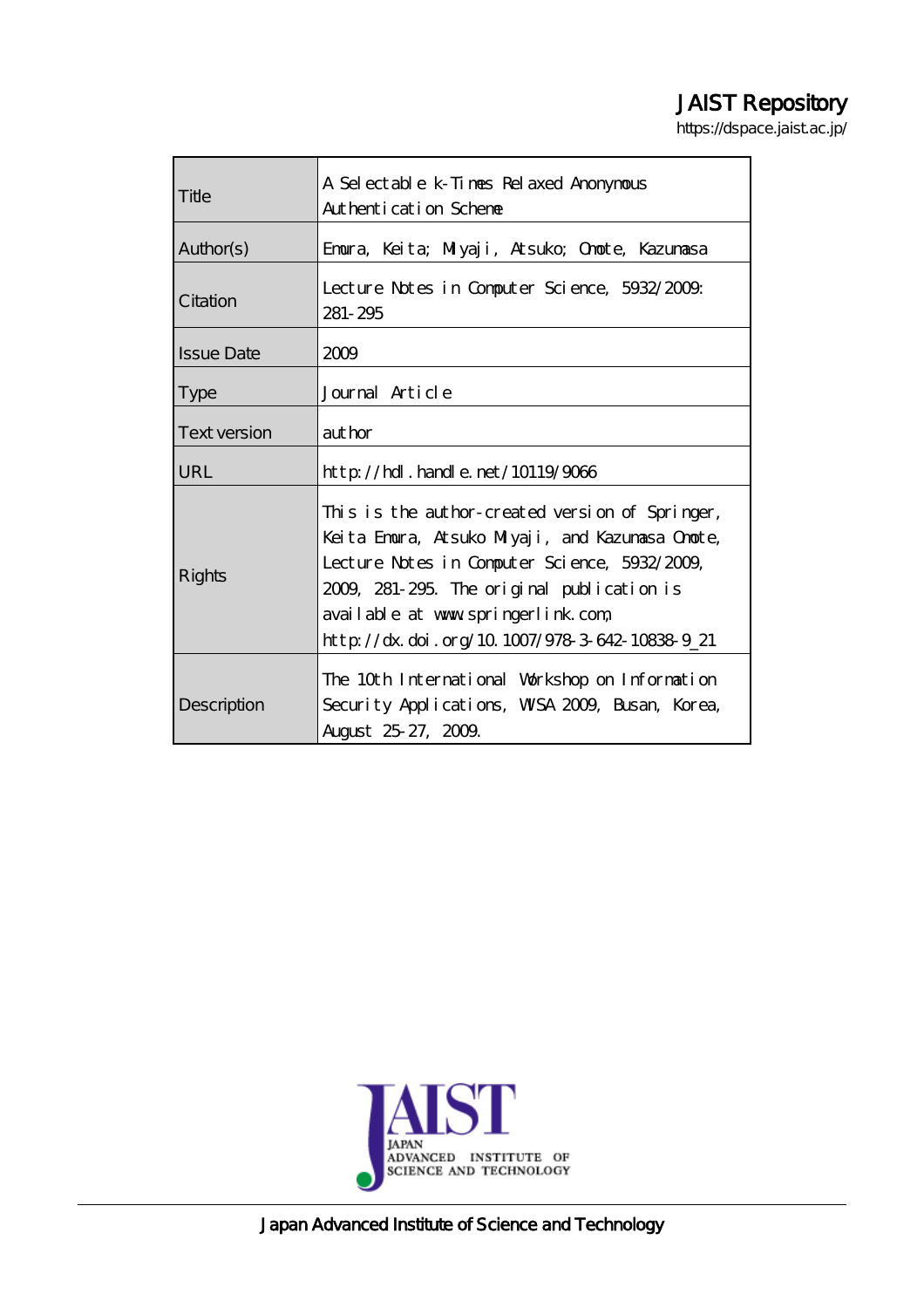## A Selectable k-Times Relaxed Anonymous **Authentication Scheme**

Keita Emura<sup>1</sup>, Atsuko Miyaji<sup>1</sup>, and Kazumasa Omote<sup>1</sup>

School of Information Science, Japan Advanced Institute of Science and Technology, 1-1, Asahidai, Nomi, Ishikawa, 923-1292, Japan {k-emura, miyaji, omote}@jaist.ac.jp

**Abstract.** In a  $k$ -Times Anonymous Authentication  $(k$ -TAA) scheme, Application Providers (APs) authenticates each group member in  $k$  times. A user can preserve his/her own privacy and an AP can restrict the number of used services to just  $k$ -times, since users are identified if they access an AP more than  $k$  times. In all previous schemes, each AP assumes the same  $k$  for all users. Added to this, total anonymity of unlinkability requires large computation amount such as pairing computations compared with non-anonymous schemes. In this paper, we propose a selectable  $k$ -TAA scheme with relaxed anonymity. Relaxed anonymity is an intermediate level of privacy required between total anonymity and linkability, where authentication executions for the same AP are linkable, but an authentication execution with an AP  $v_0$  and an authentication execution with an AP  $v_1$  ( $v_0 \neq v_1$ ) are unlinkable. Our authentication algorithm is efficient than existing ones thanks to this relaxed notion.

#### Introduction  $\mathbf{1}$

In the recent information society, there are many types of applications. SaaS (Software as a Service) [20], a kind of providing service, has become popular to save cost of time such as an install and expense to use software. In the SaaS environment, a program (which provides the service) runs on the server of the Application Provider (AP), and the user is provided the service from the AP using an on-line network. Recently, there are many SaaS-type services such as the Oracle Database SaaS Platform [16], the IBM LotusLive [11], and so on. A user is forced to manage many assumed names together with passwords since each service requires separate account. Recently, OpenID has been introduced (by Google, Microsoft, IBM, Verisign and so on) to reduce such a managing cost. In OpenID, a user with only manages one account can be authenticated from many APs. However, a new issue that access to services (these indicate a user's tastes and habits) is exposed to different APs by the same OpenID. Therefore, anonymous authentication schemes based on group signature schemes  $[2,5]$  are required, where users are authenticated whether they are members of the group or not. Group signatures are unlinkable, namely anybody cannot decide whether an authenticated user is the same authenticated user or not. However, a simple group signature scheme is not suitable in the SaaS environment, in which the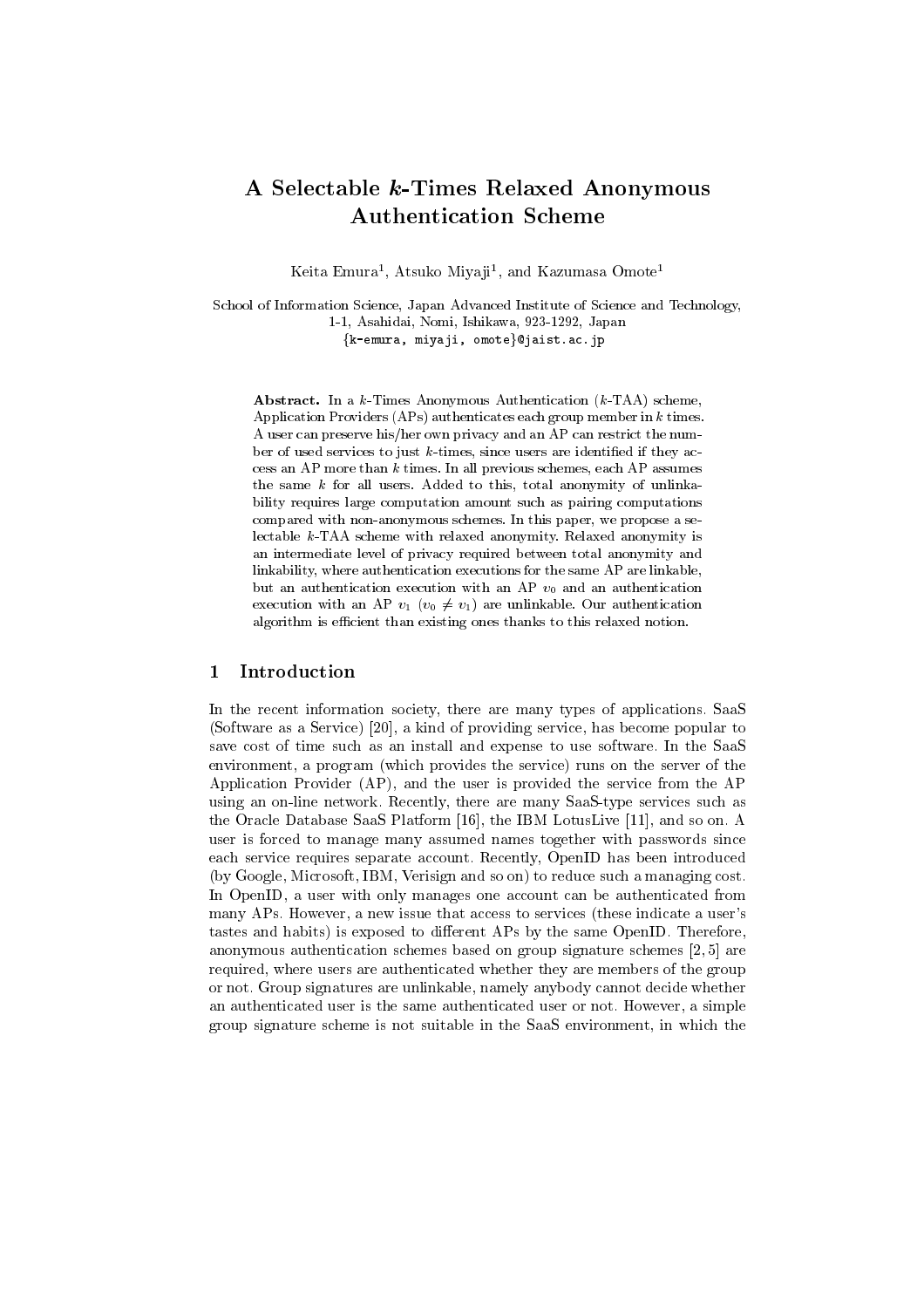AP cannot demand a service fee by detecting each user. This is why  $k$ -Times Anonymous Authentication  $(k-TAA)$  schemes [1, 13, 14, 17, 18] are attractive for the SaaS environment, where each group member is anonymously authenticated by APs in  $k$  times. A user can preserve his/her own privacy and an AP can restrict the number of used services to just  $k$ -times, since users are identified if they access an AP more than  $k$  times.

**Previous k-TAA Schemes**: The first k-TAA scheme has been proposed in [17]. There are three entities in a  $k$ -TAA scheme, a Group Manager (GM), users and APs. The GM manages a group, and issues membership certificates for users. The first k-TAA scheme is constructed by a group signature scheme with the tracing tag mechanism: an AP opens  $k$  tag bases. A user makes a tag by using his/her secret key and one of the tag bases, which has not been used before. The user makes an authentication proof including the tag. The AP stores the authentication execution transcript. If the user attempts authentication more than  $k$  times, then he/her can be identified the same tag base. This tracing tag mechanism is used by other k-TAA schemes  $[1, 13, 14, 18]$ . In all previous k-TAA schemes, each AP assumes the same  $k$  for all users. Therefore, an AP cannot decide the number of access of services for each user. Total anonymity of unlinkability requires large computation amount such as pairing computations compared with non-anonymous schemes. Furthermore, even if APs want to obtain the number of accesses by each user to improve the application providing strategy, e.g., long tail marketing [21], APs cannot obtain the number of accesses. For example, assume that any user accesses less than  $k$ -times and AP knows the total number of accesses is 10000, then AP cannot distinguish whether 10000 users access only once or 100 users access 100 times. On the other hands, by using a linkable authentication, access to services (these indicate a user's tastes and habits) is exposed among different APs. Therefore, an intermediate level of privacy required between total anonymity and linkability is necessary to preserve privacy and to satisfy information utilization, simultaneously.

**Our Contribution**: In this paper, we propose a selectable  $k$ -Times Relaxed Anonymous Authentication  $(k\text{-TRA})$  scheme that enables an allowable number to be assigned for each user. There are some suitable scenarios, where different allowable numbers are decided for each user. For example, a user who spends much money has to be given the right to more accesses to AP compared to other users. This is a natural requirement in the SaaS environment. We introduce a relaxed security notion called relaxed anonymity, which satisfies two kinds of anonymity: (1) two authentication executions with the same AP are linkable, but the AP cannot identify a user from the group of users, and (2) an authentication execution with an AP  $v_0$  and an authentication execution with an AP  $v_1$  $(v_0 \neq v_1)$  are unlinkable. Relaxed anonymity is an intermediate level of privacy required between total anonymity and linkability. Under relaxed anonymity, a user's taste is not exposed among different APs. Otherwise, an AP can obtain the number of accesses of own application from each user. Our authentication algorithm is more efficient than previous  $k$ -TAA schemes such that no pairing computation is required and computation is independent to the allowable num-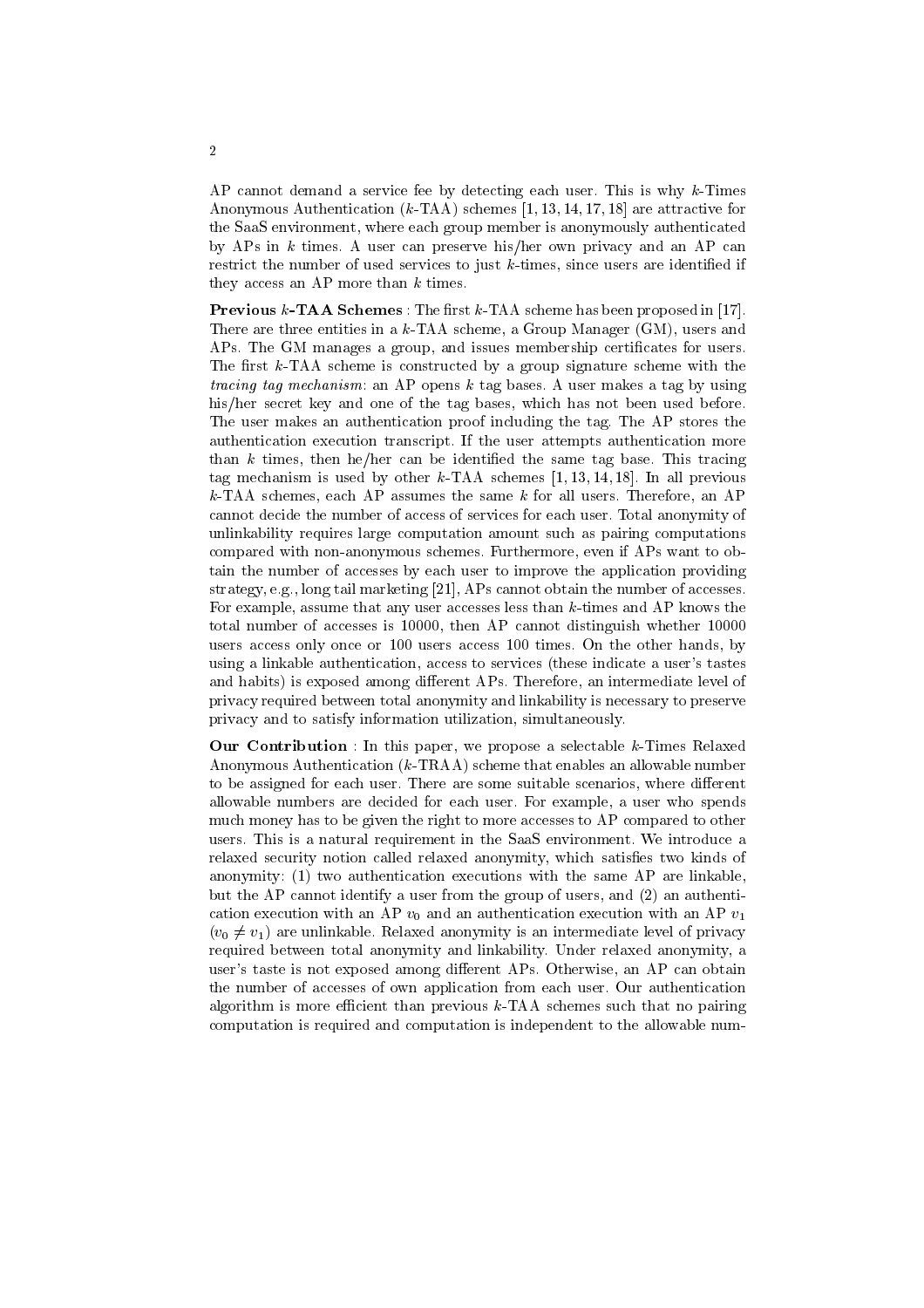ber  $k$  in authentication phase, where these large computations are concentrated in grant phase. Moreover, in our authentication algorithm, full off-line computation is available. We insist that these efficiencies are due to relaxed anonymity offering a tradeoff between privacy preservation and efficiency. To realize these efficiencies, our scheme is made from both a group signature scheme [6] and the newly introduced *sequence-of-zero-knowledge-proof mechanism*.

Organization : Some definitions are given in Section 2. Our scheme is presented in Section 3. The efficiency comparison is discussed in Section 4. Security analyses are presented in Section 5.

#### $\overline{2}$ Definitions

In this section, we define complexity assumptions, the model of selectable  $k$ -TRAA and security requirements. Note that  $x \in_R S$  means x is randomly chosen for a set  $S$ .

#### **Bilinear Groups and Complexity Assumptions**  $2.1$

## Definition 1. (Bilinear Groups)

- 1.  $\mathbb{G}_1$ ,  $\mathbb{G}_2$  and  $\mathbb{G}_3$  are cyclic groups of prime order p.
- 2.  $g_1$  and  $g_2$  are generators of  $\mathbb{G}_1$  and  $\mathbb{G}_2$ , respectively.
- 3.  $\psi$  is an efficiently computable isomorphism  $\mathbb{G}_2 \to \mathbb{G}_1$  with  $\psi(g_2) = g_1$ .
- 4. e is an efficiently computable bilinear map  $e : \mathbb{G}_1 \times \mathbb{G}_2 \to \mathbb{G}_3$  with the following properties.
	- Bilinearity : for all  $u, u' \in \mathbb{G}_1$  and  $v, v' \in \mathbb{G}_2$ ,  $e(uu', v) = e(u, v)e(u', v)$ and  $e(u, vv') = e(u, v)e(u, v')$ .

- Non-degeneracy :  $e(g_1, g_2) \neq 1_{\mathbb{G}_3}$  ( $1_{\mathbb{G}_3}$  is the  $\mathbb{G}_3$ 's unit)

Our scheme is based on the q-strong Diffie-Hellman  $(q\text{-SDH})$  [3], k-Power Computational Diffie-Hellman  $(k$ -PDDH) [10], and  $k$ -Power Decisional Diffie-Hellman (k-PDDH) [10] assumptions. For the security parameter  $\lambda$ , let  $\epsilon = \epsilon(\lambda)$ be a negligible function, namely for every polynomial  $poly(\cdot)$  and for sufficiently large  $\lambda$ ,  $\epsilon(\lambda) < 1/poly(\lambda)$ .

**Definition 2.** (q-SDH assumption [3]) The q-SDH problem in  $(\mathbb{G}_1, \mathbb{G}_2)$  is a problem, for input of a  $(q+2)$  tuple  $(g, g', (g')^{\xi}, \dots, (g')^{\xi^q}) \in \mathbb{G}_1 \times \mathbb{G}_2^{q+1}$ , where  $g = \psi(g')$ , to compute a tuple  $(x, g^{1/(\xi+x)})$ . A  $\epsilon$  in solving the q-SDH problem in  $(\mathbb{G}_1, \mathbb{G}_2)$  if  $Pr[\mathcal{A}(g, g', (g')^{\xi}, \cdots, (g')^{\xi^q})] =$  $(x, g^{1/(\xi+x)})$   $\geq \epsilon$ . We say that the q-SDH assumption holds in  $(\mathbb{G}_1, \mathbb{G}_2)$  if no PPT algorithm has an advantage of at least  $\epsilon$  in solving the q-SDH problem in  $(\mathbb{G}_1, \mathbb{G}_2).$ 

**Definition 3.** (**k-PCDH** [10]) The k-PCDH problem in  $\mathbb{G}_1$  is a problem, for input a tuple  $(h', h, h^y, h^{y^2}, \ldots, h^{y^{k-1}}) \in \mathbb{G}_2 \times \mathbb{G}_1^k$ , where  $h = \psi(h')$ , to compute  $h^{y^k}$ . An algorithm A has an advantage  $\epsilon$  in solving the k-PCDH problem in  $\mathbb{G}_1$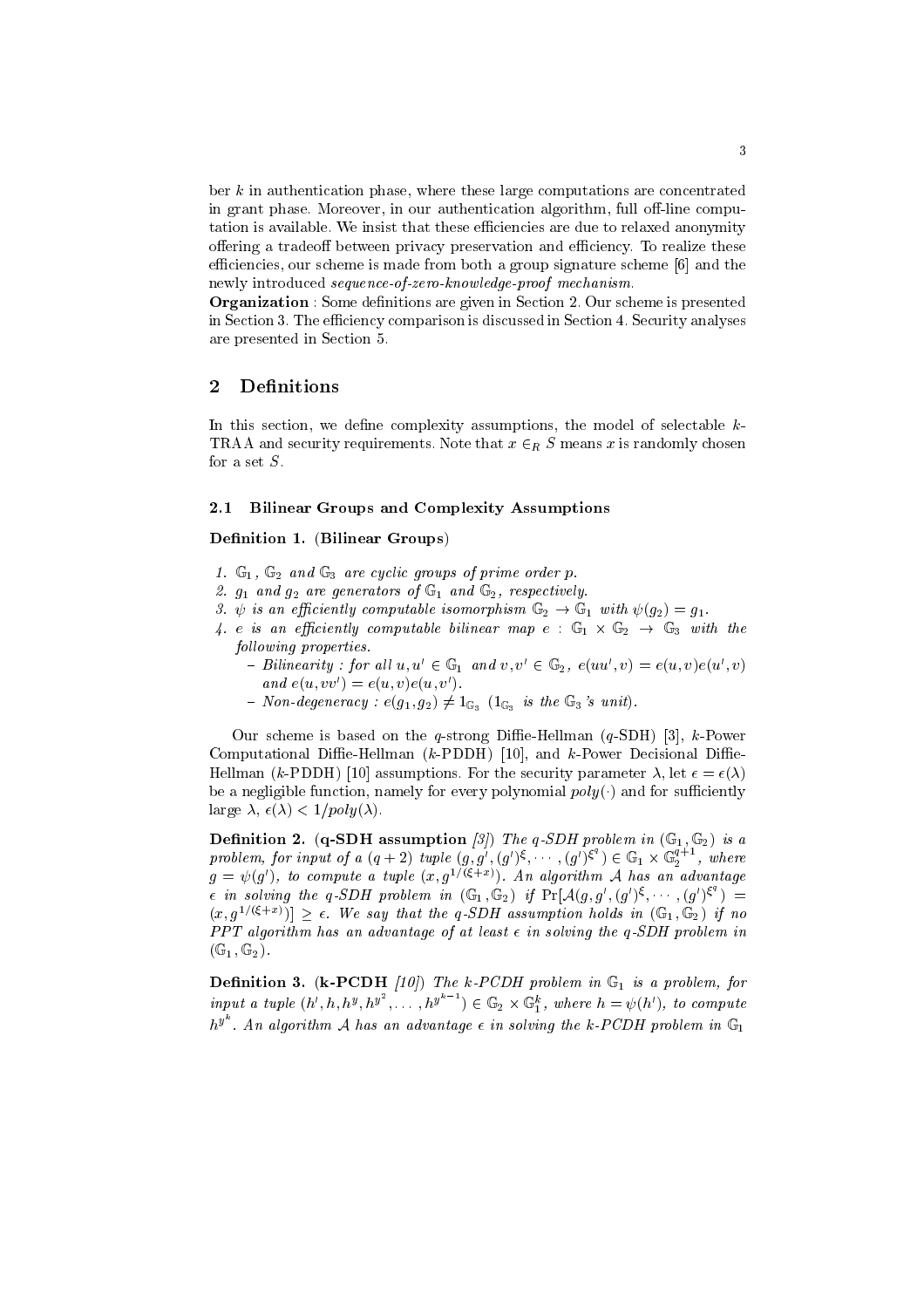if  $Pr[\mathcal{A}(h', h, h^y, \dots, h^{y^{k-1}})] = h^{y^k}] \ge \epsilon$ . We say that the k-PCDH assumption holds in  $\mathbb{G}_1$  if no PPT algorithm has an advantage of at least  $\epsilon$  in solving the  $k$ -PCDH problem in  $\mathbb{G}_1$ .

A decisional version of  $k$ -PCDH assumption  $(k$ -PDDH assumption) is simply defined such that  $|\Pr[\mathcal{A}(h', h, h^y, \dots, h^{y^k}) = 0] - \Pr[\mathcal{A}(h', h, h_1, \dots, h_k) = 0]|$ is negligible, where  $h_1, \ldots, h_k \in \mathbb{G}_1$ . Note that a 3-PDDH problem instance  $(h, h^y, h^{y^2}, h^{y^3})$  is a DDH (Decisional Diffie-Hellman<sup>1</sup>) tuple  $(h, h^{y^2}, h^y, (h^{y^2})^y)$  $(h, h'', h'', (h'')')$ , where  $h'' := h^{y^2}$ . This means that if the DDH problem is easy to solve, then the k-PDDH problem  $(k \geq 3)$  is also easy to solve. Therefore, to hold the k-PDDH assumption in  $\mathbb{G}_1$ , we require that the k-PDDH assumption holds in  $\mathbb{G}_1$ . It is a stronger assumption than the eXternal Diffie-Hellman (XDH) assumption [4] which only requires that the DDH assumption holds in  $\mathbb{G}_1$ . We can use MNT curves [12], where there is no efficient isomorphism between  $\mathbb{G}_1$  to  $\mathbb{G}_2$  .

#### $2.2$ Model of Selectable k-Times Relaxed Anonymous Authentication

Let  $\lambda$  be the security parameter, GM the group manager, AP the application provider, gpk the group public key, gsk the group secret key which is used for issuing a membership certificate,  $(mpk<sub>i</sub>, msk<sub>i</sub>)$  the member public/secret key of  $U_i$   $(i = 1, 2, ..., n)$ , LIST an identification list for tracing,  $Log_v$  the log list for keeping logs, and  $ID_v$  an identity of AP v. To simplify, we describe an allowable number  $k_i$ , although at times we describe  $k_{n,i}$  for an AP v and a user  $U_i$ .

### **Definition 4.** System operations of a Selectable k-TRAA

- GM-Setup( $1^{\lambda}$ ): This algorithm takes as input  $\lambda$  and returns gpk, gsk and LIST.
- AP-Setup(ID<sub>n</sub>): This algorithm takes as input ID<sub>n</sub> and returns  $Log_n$ .
- Join (Join-GM(qpk, gsk, LIST), Join-U(qpk)): This algorithm takes as input gpk,  $gsk$ , LIST and upk<sub>i</sub> from GM, and gpk, upk<sub>i</sub> and usk<sub>i</sub> from  $U_i$ , and returns  $(mpk<sub>i</sub>,msk<sub>i</sub>)$ , and appends mpk<sub>i</sub> and the user's identity i to LIST making the updated LIST.
- Grant (Grant-AP $\langle gpk, Log_v \rangle$ , Grant-U $\langle gpk, msk_i, k_i \rangle$ ): This algorithm takes as input gpk and Log<sub>v</sub> from AP, and gpk,  $msk_i$  and  $k_i$  from  $U_i$ . The transcript of grants are recorded in  $reg_d \in Log_v$ . Note that  $d \in \mathbb{Z}_{>0}$  is just an indexed number in the log, namely, d is independent of the user's identity i.
- Auth(Verify  $\langle gpk, Log_v \rangle$ , Proof  $\langle gpk, msk_i \rangle$ ): Let  $U_i$  be assigned with the indexed number d. This algorithm takes as input gpk and  $Log_v$  from AP, and gpk and msk; from  $U_i$ , and outputs accept when conditions (1) and (2) are satisfied: (1) the anonymous user is a member of the group, and  $(2)$  the  $anonymous$  user has already been authenticated less than  $k$  times, otherwise,

<sup>&</sup>lt;sup>1</sup> Note that the DDH problem is a problem, for input a tuple  $(g, g', g'', (g')'')$ , where  $g, g' \in \mathbb{G}_1$  and  $u, v \in \mathbb{Z}_p^*$ , to decide  $u = v$  or not.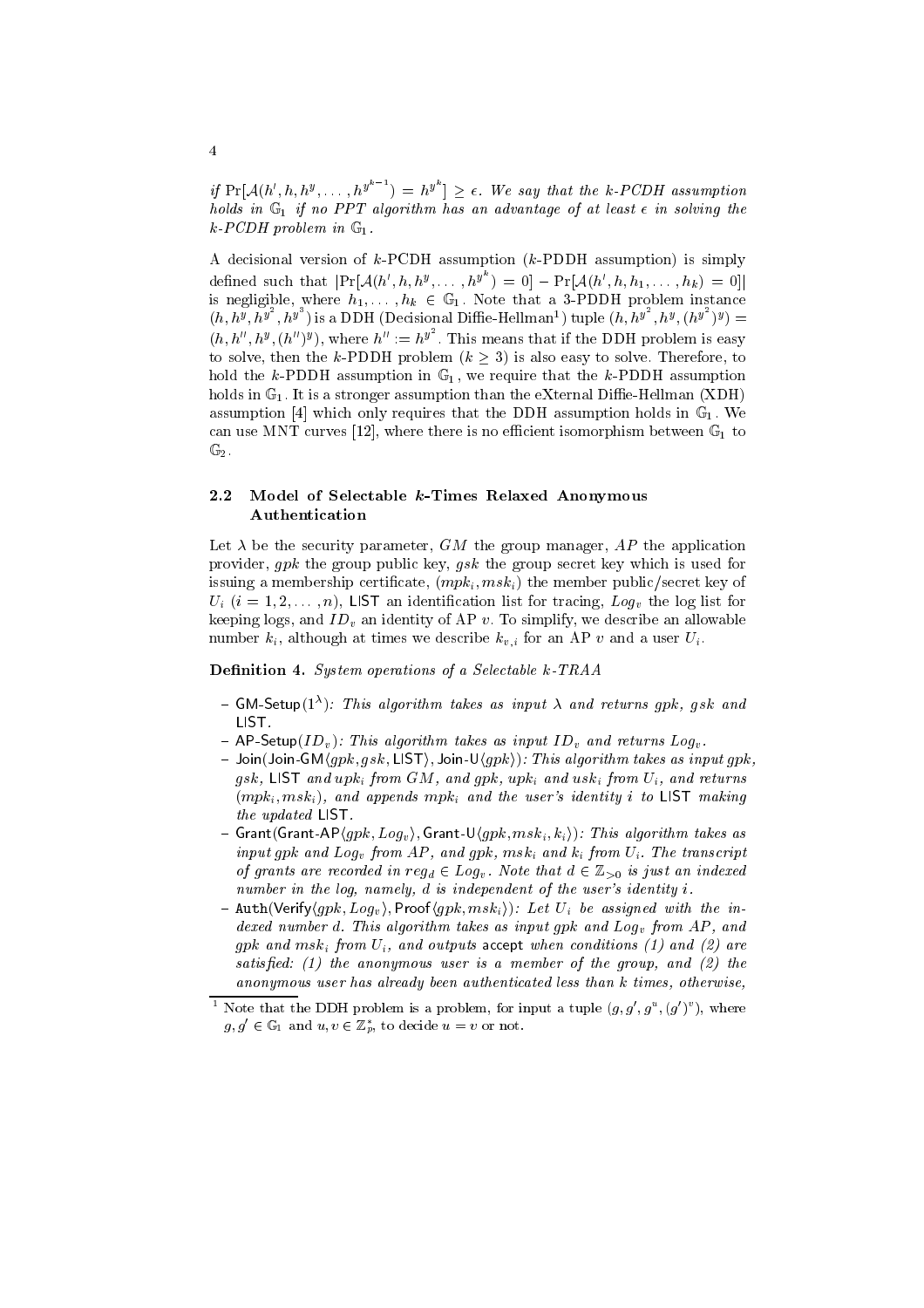outputs reject. When the output of this algorithm is accept, this algorithm records the transcript of authentications in  $reg_d \in Log_v$ .

- Trace(gpk,  $Log_v$ ): This algorithm takes as input gpk and  $Log_v$ , and computes a user's public key  $mpk_i$  for a user who has already been authenticated more than  $k_i$  times. If the entry  $(i, mpk_i)$  is included in LIST, then it outputs i. Otherwise, the algorithm verifies all proofs included in  $Log_v$ . If all proofs are valid, then it outputs "GM". Otherwise, if a proof is invalid, then it outputs " $AP$ ".

#### 2.3 **Security Definitions**

In this subsection, we define relaxed anonymity, which is an intermediate level of privacy required between total anonymity and linkability.  $A$  is admitted to collude with users, GM and APs, respectively. Then  $A$  can play the role of these entities although accessible oracles are restricted. We define oracles as follows: **Oracles**: We use oracles  $\mathcal{O}_{List}$ ,  $\mathcal{O}_{Join-GM}$ ,  $\mathcal{O}_{Join-U}$ ,  $\mathcal{O}_{AP-Setup}$ ,  $\mathcal{O}_{Proof}$ ,  $\mathcal{O}_{Verify}$ ,  $\mathcal{O}_{Grant-AP}$ ,  $\mathcal{O}_{\mathsf{Grant-}U}$  and  $\mathcal{O}_{\mathsf{Query}}$ . Each definition is as follows: the list oracle  $\mathcal{O}_{\mathsf{List}}$  [17, 18] manages LIST. An adversary A is allowed to read LIST to call  $\mathcal{O}_{List}$ . If A colludes with some users, then  ${\mathcal A}$  can write corresponding entries of LIST. In addition, if A colludes with the  $GM$ , then A can delete entries of LIST.  $\mathcal{O}_{\text{Join-GM}}$  is the oracle which runs the Join-GM algorithm honestly.  $\mathcal{O}_{\text{Join-1}}$  is the oracle which runs the Join-U algorithm on behalf of honest users.  $\mathcal{O}_{AP\text{-}Setup}$  is the oracle which runs the AP-Setup algorithm honestly.  $\mathcal{O}_{Proof}$  is the oracle which runs the Proof algorithm on behalf of honest user.  $\mathcal{O}_{\text{Verify}}$  is the oracle which runs the Verify algorithm on behalf of honest APs.  $\mathcal{O}_{\text{Grant-AP}}$  is the oracle which runs the Grant-AP algorithm on behalf of honest APs.  $\mathcal{O}_{\mathsf{Grant-U}}$  is the oracle which runs the Grant-U algorithm on behalf of honest users.  $\mathcal{O}_{\mathsf{Query}}$  is the challenge oracle which is defined in Definition 5. We describe situations when  $A$  is allowed to access the oracles as follows: A is always allowed to access  $\mathcal{O}_{List}$ , to access  $\mathcal{O}_{Join-GM}$  if A does not collude with the  $GM$ , to access  $\mathcal{O}_{Join-U}$ ,  $\mathcal{O}_{Grant-U}$  and  $\mathcal{O}_{Proof}$  if A does not collude with the user, and to access  $\mathcal{O}_{\mathsf{Grant-AP}}$  and  $\mathcal{O}_{\mathsf{Verify}}$  if A does not collude with the  $AP.$ 

Next, we define the relaxed anonymity game. We refer to the L-anonymity game for linkable ring signature [19], namely, target users  $U_{i_0}$  and  $U_{i_1}$  are not input in  $\mathcal{O}_{Proof}$  by an adversary.

Definition 5. Relaxed anonymity : Relaxed anonymity requires that for all  $PPT\mathcal{A}$ , the advantage of  $\mathcal A$  in the following game be negligible.

An adversary A is allowed to collude with the GM, all APs, and all users except target users  $U_{i_0}$  and  $U_{i_1}$ , and to query oracles  $\mathcal{O}_{List}$ ,  $\mathcal{O}_{Join-U}$ ,  $\mathcal{O}_{Proof}$ ,  $\mathcal{O}_{Grant-U}$  and  $\mathcal{O}_{Query}$ .  $U_{i_0}$  and  $U_{i_1}$  are not input in  $\mathcal{O}_{Proof}$  by A, and can be input in  $\mathcal{O}_{\text{Join U}}$ , and have not been granted by an AP  $v_0$  and an AP  $v_1$ . Let  $k_{v_0,i_0}$  and  $k_{v_0,i_1}$  (resp.  $k_{v_1,i_0}$  and  $k_{v_1,i_1}$ ) be allowable numbers of  $U_{i_0}$  and  $U_{i_1}$ for the AP  $v_0$  (resp. the AP  $v_1$ ). When  $\mathcal{O}_{\mathsf{Query}}$  is called by A for the first time,  $\mathcal{O}_{\mathsf{Query}}$  randomly chooses  $b \in \{0,1\}$ , executes  $\mathcal{O}_{\mathsf{Grant}\text{-}\mathsf{U}}(U_{i_0})$  with the AP  $v_0$  and  $\mathcal{O}_{\mathsf{Grant\text{-}U}}(U_{i_b})$  with the AP  $v_1$ , and outputs the  $Log_{v_0}$  and  $Log_{v_1}$ . From the second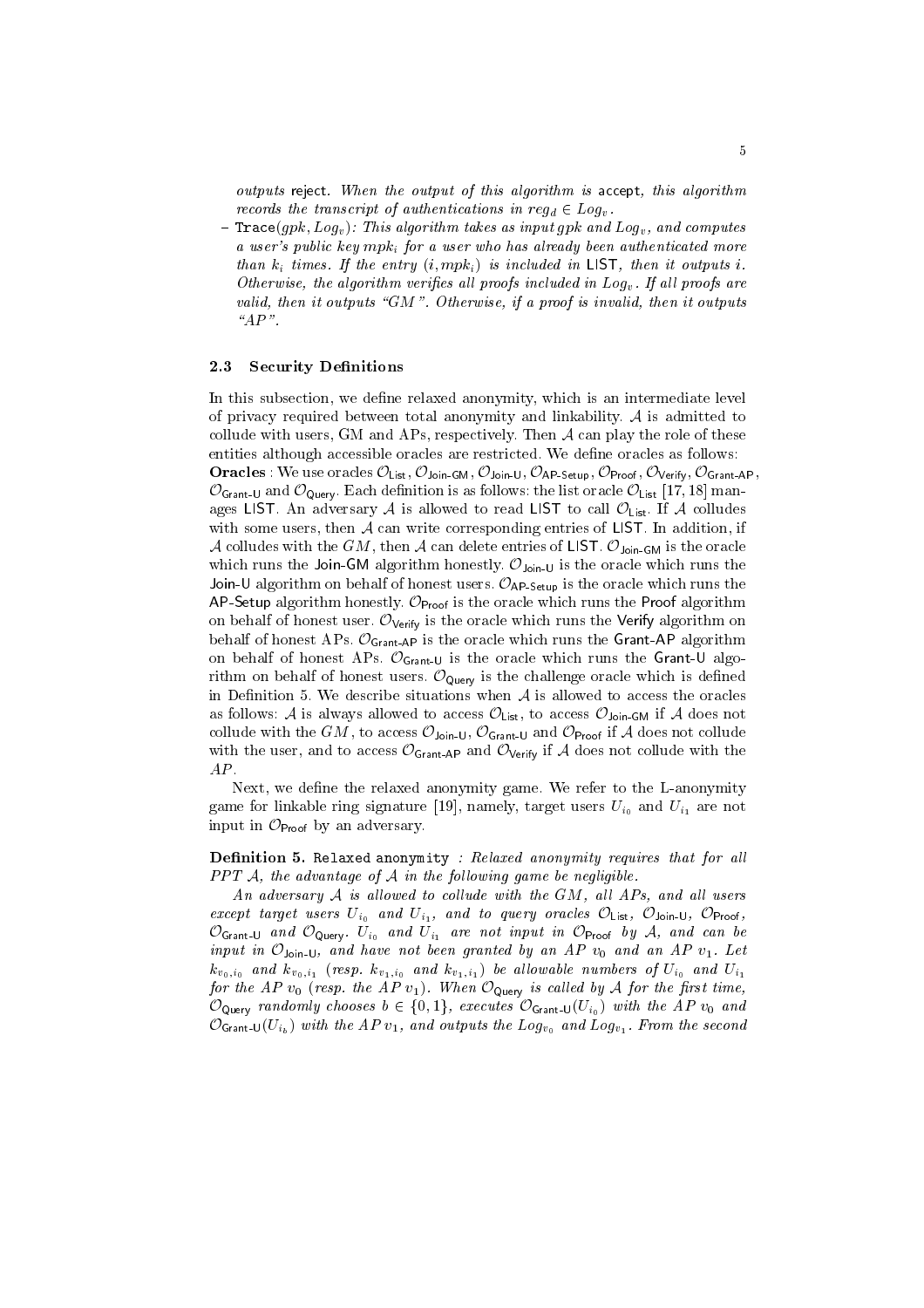call,  $\mathcal{O}_{\mathsf{Query}}$  executes both  $\mathcal{O}_{\mathsf{Proof}}(U_{i_0})$  with the AP  $v_0$  and  $\mathcal{O}_{\mathsf{Proof}}(U_{i_b})$  with the AP  $v_1$ , and outputs the  $Log_{v_0}$ ,  $Log_{v_1}$  and the transcript of the authentication protocol.  $\mathcal{O}_{\mathsf{Query}}$  can be used less than k times, where  $k = Min\{k_{v_0, i_0}, k_{v_0, i_1}, k_{v_1, i_0}, k_{v_1, i_1}\}.$ A outputs a bit b', and wins if  $b' = b$ . The advantage of A is defined as  $Adv^{R\text{-}a\,non}(\mathcal{A}) = |\Pr(b = b') - \frac{1}{2}|.$ 

If  $Adv^{R\text{-}anon}(\mathcal{A})$  is negligible, then  $\mathcal A$  cannot distinguish authentications of  $U_{i_0}$  (namely  $\mathcal{O}_{\text{Proof}}(U_{i_0})$ ) with the AP  $v_0$  from authentications of  $U_{i_0}$  (namely  $\mathcal{O}_{\mathsf{Proof}}(U_{i_k})$  with the different AP  $v_1$ . This means A cannot determine whether  $U_{i_b}$  is  $U_{i_0}$  or not. Note that the definition of relaxed anonymity does not guarantee that two authentications with the same AP are unlinkable. Therefore, definitions of relaxed anonymity captures the two properties (1) two authentications with the same AP are linkable, but AP  $v$  cannot determine a user from the group of users, and (2) an authentication with an AP  $v_0$  and an authentication with an AP  $v_1$  are unlinkable.

Next, we define the detectability game. This definition captures the fact that all users cannot execute Auth algorithm more than the allowable number of times, or they have to be detected by the Trace algorithm.

**Definition 6.** Detectability : Detectability requires that for all PPT A, the advantage of  $A$  in the following game be negligible.

An adversary A is allowed to collude with all users. Let N be the number of users who colluded with A,  $k_i$  be an allowable number of a user  $U_i$  (i =  $1, 2, \ldots, N$ , and  $K = \sum_{i=1}^{N} k_i$  be the total of allowable numbers. A wins if  $A$  can be accepted more than  $K$  times. The advantage of  $A$  is defined as the probability that  $A$  wins.

The difference between our detectability game and the previous detectability games (defined in [1, 13, 14, 18]) is that the previous game uses  $K = Nk$ , since all users are forced to use the same allowable number  $k$ .

Next, we define the exculpability games for users, GM and AP. These definitions are the same as in  $[18]$ .

**Definition 7.** Exculpability for users : Exculpability for users requires that for all PPT A, the advantage of A in the following game be negligible.

An adversary A is allowed to collude with all entities except a target user  $U^*$ A can run O<sub>Proof</sub> less than  $k^*$  times, where  $k^*$  is an allowable number of  $U^*$ . A wins if A can compute the authentication log, which is the input of the tracing algorithm that outputs the identification of  $U^*$ . The advantage of A is defined as the probability that A wins.

Definition 8. Exculpability for GM : Exculpability for GM requires that for all PPT  $\mathcal{A}$ , the advantage of  $\mathcal{A}$  in the following game be negligible.

An adversary A is allowed to collude with all entities except the GM. A wins if  $A$  can compute the authentication log which is the input of the tracing algorithm that outputs  $GM$ . The advantage of A is defined as the probability that  $A$  wins.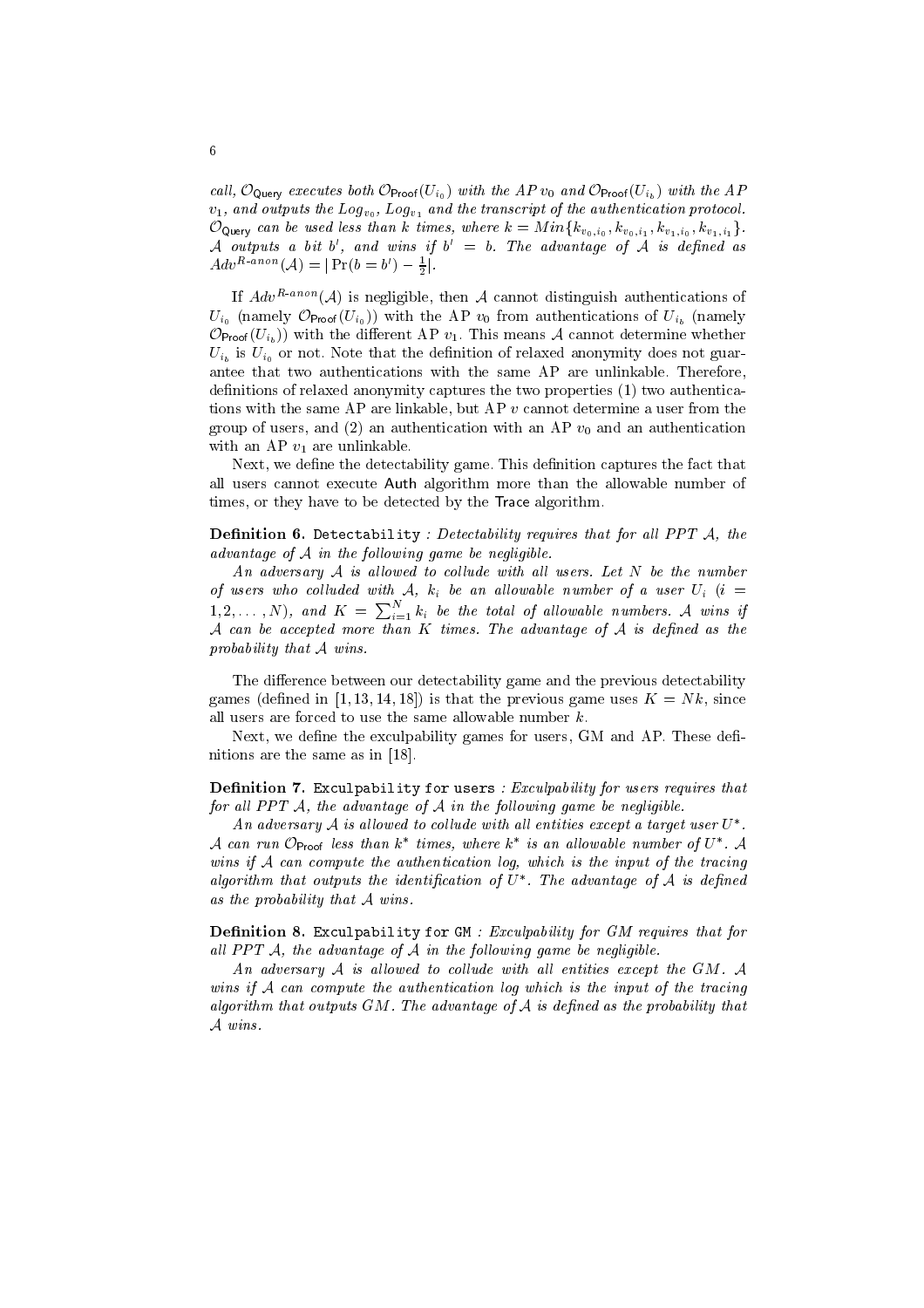**Definition 9.** Exculpability for AP : Exculpability for AP requires that for all PPT A, the advantage of A in the following game be negligible.

An adversary  $A$  is allowed to collude with all entities except a target AP  $v^*$ . A wins if A can compute the authentication log which is the input of tracing algorithm that outputs  $AP$  v<sup>\*</sup>. The advantage of A is defined as the probability that A wins.

#### **Proving Relations on Representations** 2.4

By using the Fiat-Shamir heuristic [8], a digital signature scheme is constructed from zero-knowledge proofs of knowledge (ZK). These signatures are called SPKs. For a message M and secret values  $(x_1, \ldots, x_n)$ , we use the notation  $SPK\{(x_1,\ldots,x_n): R(x_1,\ldots,x_n)\}(M)$ , which is a signature of M signed by a signer who has  $(x_1, \ldots, x_n)$  satisfying the relation  $R(x_1, \ldots, x_n)$ . SPKs can be simulated without the knowledge of  $(x_1, \ldots, x_n)$  in the random oracle model.

#### **Proposed Scheme** 3

In this section, we first introduce the underlying idea of our construction, and then propose a selectable  $k$ -TRAA scheme.

#### $3.1$ A primitive selectable k-TAA scheme

Here we give a simple construction of a selectable k-TAA scheme based on the previous k-TAA scheme: The AP makes  $k_i$  tag bases, where  $k_i$  is an allowable number of a user  $U_i$ , and issues these bases to  $U_i$  regarding his/her secret keys for exclusive use. In this simple scheme, the number of the secret key of  $U_i$  depends on  $k_i$ . As another construction, the AP makes  $k_i$  tag bases by using a pseudorandom number for  $U_i$ , and opens these bases to  $U_i$  regarding his/her public keys for exclusive use. In this primitive scheme, the number of the public key depends on  $N \sum_{i=1}^{N} k_i$ , where N be the number of application group members. Our purpose is to achieve that the number of both the number of the secret key of each  $U_i$  and the number of the public key is independent of  $k_i$  and N.

#### **Underlying Idea of Our Construction**  $3.2$

In this subsection, we introduce a higher-level description of the key ideas called the sequence-of-zero-knowledge-proof mechanism. This idea is similar to a source authentication using hash chaining proposed in GR97 [9]. For the sake of clarity, we summarize the GR97 scheme as follows: Let  $H$  be a one-way hash function and Sign be a signing algorithm of a digital signature scheme: The sender splits a data to be signed to m blocks  $Data_1, Data_2, \ldots, Data_m$ , computes the hash chain  $h_m := H(Data_m), h_{m-1} := H(Data_{m-1}||h_m), \ldots, h_1 := H(Data_1||h_2),$ and makes a signature of  $h_1, \sigma := \text{Sign}(h_1)$ , and sends  $\sigma, h_1, Data_1 || h_2, \ldots,$  $Data_{m-1} || h_m$ ,  $Data_m$ . The receiver verifies  $\sigma$ , and checks  $H(Data_1 || h_2) = h_1$ ,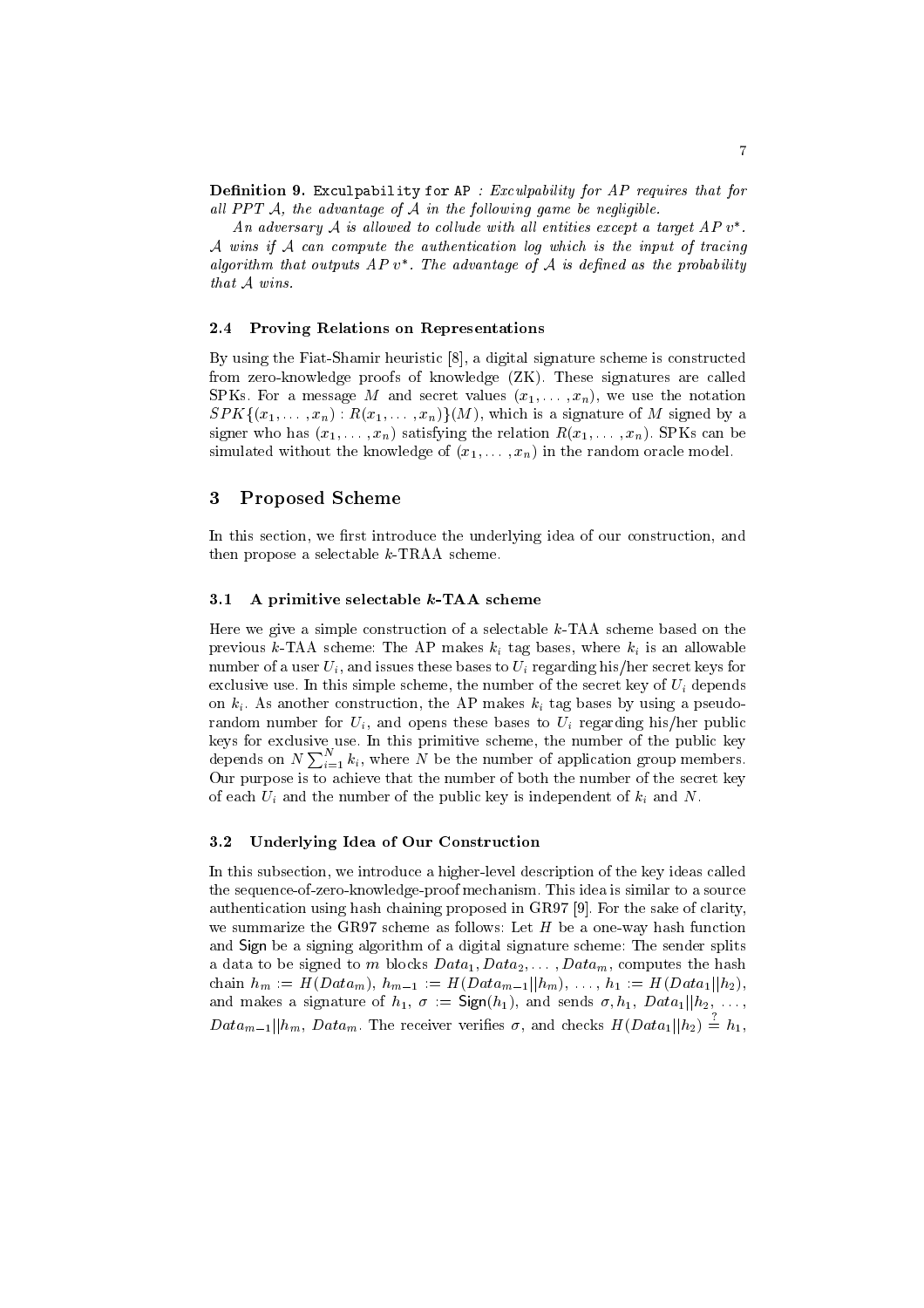$H(Data_2||h_3) \stackrel{?}{=} h_2 \ldots$ ,  $H(Data_{m-1}||h_m) \stackrel{?}{=} h_{m-1}$  and  $H(Data_m) \stackrel{?}{=} h_m$ . Only one signature verification is performed and only one hash is computed for every data block.

The concept of our scheme is the same as the GR97 scheme. Specifically, in the grant phase, a user proves that both (1) the user has a valid membership certificate by using a group signature (which requires pairing computations) and (2) a commitment is computed by using a part of the membership certificate (which requires the computations depend on the allowable number). In each authentication phase, the user only has to prove that a commitment is computed by using the same secret key which has already been used in the previous authentication phase.

#### $\bf 3.3$ **Proposed Scheme**

Let  $NIZK$  be a Non-Interactive Zero-Knowledge proof and  $SPK$  be a Signatures based on Proofs of Knowledge. To detect a user  $U_i$  after  $k_i$  times authentication, a polynomial with degree  $k_i + 2$  is applied. Let  $f_{k_i}(X) = \prod_{j=1}^{k_i+2} (X + j) =$  $\sum_{j=0}^{k_i+2} a_j X^j \in \mathbb{Z}_p[X]^2$ . Let  $M \in \{0,1\}^*$  be a message for deciding an allowable number  $k_i$ . It is assumed that the user cannot be identified by AP from M and  $k_i$ . The concurrently secure Join algorithm proposed in DP06 [6] is used in our Join algorithm, where all proofs are non-interactive using NIZK and a signature scheme  $DSig$ . The verifying/signing key  $(upk_i,usk_i)$  of the signature scheme  $DSig$  is used in Join.

- GM-Setup $(1^{\lambda})$ 
	- 1. The GM selects cyclic groups of  $\mathbb{G}_1$ ,  $\mathbb{G}_2$  and  $\mathbb{G}_3$  with  $\lambda$ -bits of prime order p, an isomorphism  $\psi : \mathbb{G}_2 \to \mathbb{G}_1$ , a bilinear map  $e : \mathbb{G}_1 \times \mathbb{G}_2 \to \mathbb{G}_3$ , and a hash function  $\mathcal{H}: \{0,1\}^* \to \mathbb{Z}_p$ .
	- 2. The GM chooses  $\tilde{g} \in_R \mathbb{G}_1$  and a generator  $g_2 \in \mathbb{G}_2$ , and sets  $g_1 = \psi(g_2)$ .
	- 3. The GM chooses  $\gamma \in_R \mathbb{Z}_p$ , and computes  $\omega = g_2^{\gamma}$ .
	- 4. The GM outputs  $gpk = (\mathbb{G}_1, \mathbb{G}_2, \mathbb{G}_3, e, \mathcal{H}, g_1, g_2, \tilde{g}, \omega)$  and  $gsk = (\gamma)$ .
- $-$  AP-Setup $(ID_v)$ 
	- 1. AP v outputs  $Log_v = \emptyset$ .
- Join(Join-GM $\langle gpk, gsk, \text{LIST}, upk_i \rangle$ , Join-U $\langle gpk, upk_i, usk_i \rangle$ )
	- 1.  $U_i$  chooses  $y_i \in_R \mathbb{Z}_p$ , and computes  $F_i = \tilde{g}^{y_i}$  and  $\pi_1 = NIZK\{y_i : F_i =$  $\tilde{g}^{y_i}$ .
	- 2.  $U_i$  sends  $F_i$  and  $\pi_1$  to the  $GM$ .
	- 3. The GM checks  $\pi_1$ . If  $\pi_1$  is not valid, then aborts.
	- 4. The GM chooses  $x_i \in_R \mathbb{Z}_p$ , and computes  $A_i = (g_1 F_i)^{1/(\gamma + x_i)}$ ,  $B_i =$  $e(g_1F_i, g_2)/e(A_i, \omega), E_i = e(A_i, g_2)$  and  $\pi_2 = NIZK\{x_i : B_i = E_i^{x_i}\}.$
	- 5. The GM sends  $A_i, B_i, E_i$  and  $\pi_2$  to  $U_i$ .
	- 6.  $U_i$  checks  $\pi_2$ . If  $\pi_2$  is not valid, then aborts.
	- 7.  $U_i$  makes  $S_{i,A_i} = DSig_{usk_i}(A_i)$ , and sends  $S_{i,A_i}$  to the  $GM$ .

<sup>&</sup>lt;sup>2</sup> If  $k_i$  is known, then coefficients  $\{a_j\}_{i=0}^{k_i+2}$  can be computed easily.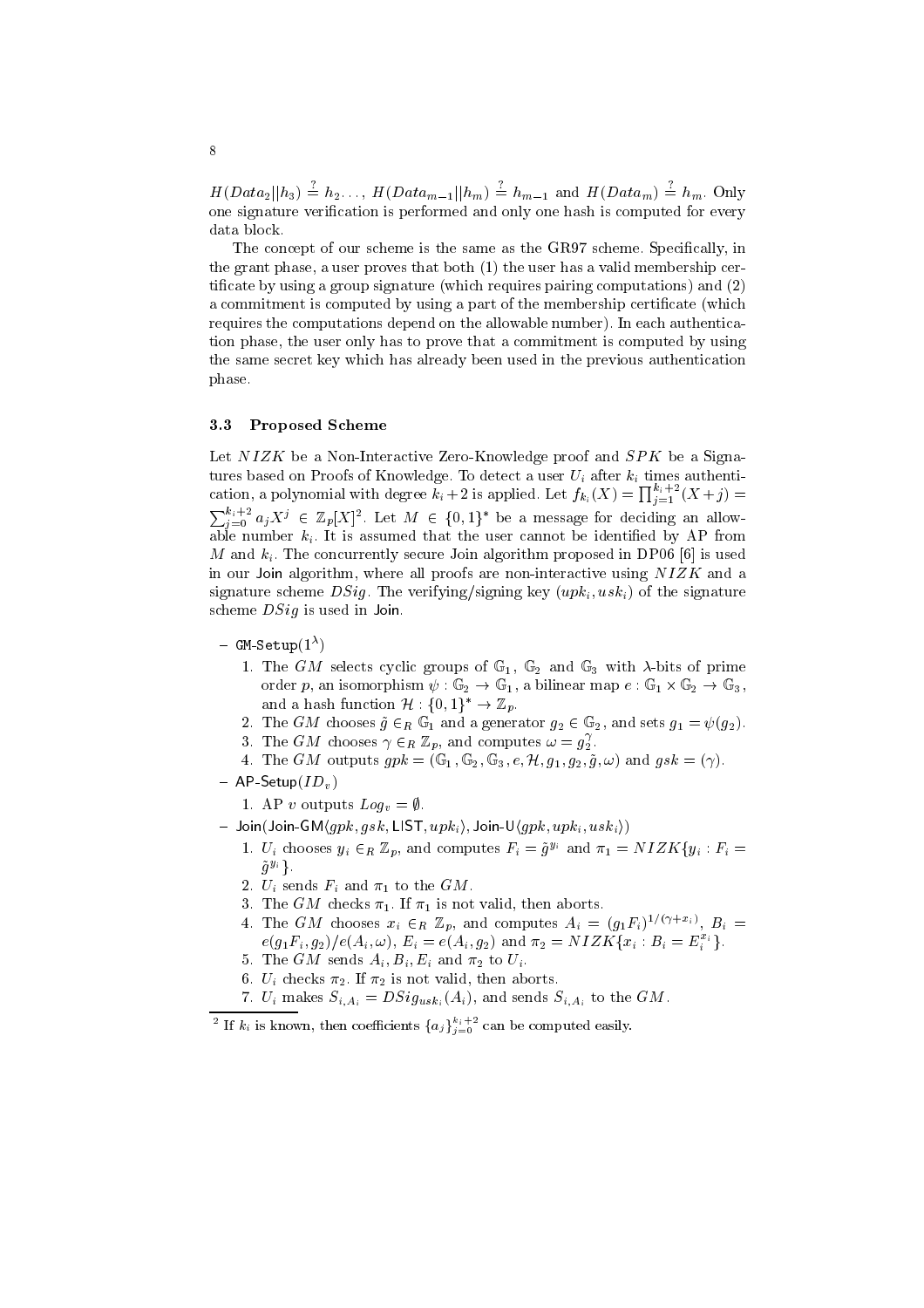- 8. The GM verifies  $S_{i,A_i}$  with respect to up $k_i$  and  $A_i$ . If  $S_{i,A_i}$  is valid, then the GM sends  $x_i$  to  $U_i$ , and adds  $(i, mpk_i = g_1^{x_i})$  to LIST.
- 9.  $U_i$  checks  $e(A_i, g_2)^{x_i}e(A_i, w)e(\tilde{g}, g_2)^{-y_i} \stackrel{?}{=} e(g_1, g_2)$  to verify the relation  $A_i^{(x_i + \gamma)} = q_1 \tilde{q}^{y_i}$ .
- Grant (Grant-AP  $\langle gpk, Log_v \rangle$ , Grant-U $\langle gpk, msk_i, k_i \rangle$ )
	- 1.  $U_i$  chooses  $\alpha, \beta, \gamma \in_R \mathbb{Z}_p$ , and computes  $C_1 = A_i \tilde{g}^\alpha$ ,  $C_2 = m p k_i (g_1^{f_{k_i}(y_i)})^\beta =$  $C_{4,3} = C_{4,2}^{y_i}, \quad C_{4,k+2} = C_{4,k+1}^{y_j} \text{ and } b_j = g_1^{a_j} \quad C_{4,2} = C_{4,1}^{y_i},$ <br>  $C_{4,3} = C_{4,2}^{y_j}, \quad C_{4,k+2} = C_{4,k+1}^{y_j} \text{ and } b_j = g_1^{a_j} \quad (j \in [0, k_i + 2]).$
	- 2.  $U_i$  sets  $\tau = \alpha x_i$ ,  $z_{i,j} = y_i^j$   $(j \in [0, k_i+2])$ , and computes  $\pi_c = SPK\{(\alpha, \beta, x_i, y_i, \tau, z_{i,1}, z_{i,2}, \dots, z_{i,k_i+2}) : \frac{e(C_1,\omega)}{e(g_1,g_2)} = \frac{e(\bar{g},g_2)^{T} \cdot e(\bar{g},g_2)^{y_i} \cdot e(\bar{g},\omega)^{\alpha}}{e(C_1,g_2)^{x_i}} \wedge C_2 = g_1^{x_i} \prod_{j=0}^{k_i+2} h_j$  $C_{3,1} = g_1^{\beta} \wedge C_{3,2} = C_{3,1}^{y_i} \wedge C_{4,1} = g_1^{\gamma} \wedge C_{4,2} = C_{4,1}^{y_i} = C_{4,1}^{z_{i,1}} \wedge \ldots \wedge C_{4,k_i+2} = C_{4,k_i+1}^{y_i} = C_{4,1}^{z_{i,k_i+2}} \wedge h_0 = g_1^{a_0 \beta} \wedge \ldots \wedge h_{k_i+2} = g_1^{a_{k_i+2} \beta} (ID_v, k_i, M).$

Concretely,  $U_i$  computes  $\pi_c$  as follows:

- (a)  $U_i$  chooses  $r_{\alpha}, r_{\beta}, r_{\gamma}, r_{x_i}, r_{y_i}, r_{\tau}, r_{z_{i,2}}, \ldots, r_{z_{i,k_i+2}} \in_R \mathbb{Z}_p$ . Note that  $r_{z_{i,0}}$  and  $r_{z_{i,1}}$  are not necessary since  $z_{i,0}=1$  and  $z_{i,1}=y_i$ .
- (b)  $U_i$  computes  $R_1 = \frac{e(\bar{g}, g_2)^{r} r e(\bar{g}, g_2)^{r} y_i e(\bar{g}, \omega)^{r} \alpha}{e(C_1, g_2)^{r} x_i}, R_2 = g_1^{r_x} i h_0 h_1^{r} i \prod_{j=2}^{k_i+2} h_j^{r_{z_{i,j}}}$ <br>  $R_{3,1} = g_1^{r_\beta}, R_{3,2} = C_{3,1}^{r_{y_i}}, R_{4,1} = g_1^{r_\gamma}, R_{4,2} = C_{4,1}^{r_{y_i}}, R_{4,3} = C_{4,2}^{r_{y_i}},$  $R'_{4,3} = C^{r_{z_{i,2}}}_{4,1}$ ,  $R_{4,4} = C^{r_{y_{i}}}_{4,3}$ ,  $R'_{4,4} = C^{r_{z_{i,3}}}_{4,1}$ , ...,  $R_{4,k_{i+2}} = C^{r_{y_{i}}}_{4,k_{i+1}}$  $R'_{4,k_{i}+2} = C^{r_{z_{i,k_{i}+2}}}_{4,1}, R_{5,0} = h^{r_{\beta}}_{0}, R_{5,1} = h^{r_{\beta}}_{1}, \ldots, R_{5,k_{i}+1} = h^{r_{\beta}}_{k_{i}+1}$ and  $R_{5,k_{i}+2} = h_{k_{i}+2}^{r_{\beta}}$
- (c)  $U_i$  computes  $c = \mathcal{H}(gpk, ID_v, k_i, M, C_1, C_2, C_{3,1}, C_{3,2}, C_{4,1}, \ldots, C_{4,k_i+2},$  $R_1, R_2, R_{3,1}, R_{3,2}, R_{4,1}, \ldots, R_{4,k_i+2}, R'_{4,3}, \ldots, R'_{4,k_i+2}, R_{5,1}, \ldots, R_{5,k_i+2},$  $h_0, \ldots, h_{k_i+2}).$
- (d)  $U_i$  computes  $s_\alpha = r_\alpha + c\alpha$ ,  $s_\beta = r_\beta + c\beta$ ,  $s_\gamma = r_\gamma + c\gamma$ ,  $s_{x_i} =$  $r_{x_i} + cx_i, s_{y_i} = r_{y_i} + cy_i, s_{\tau} = r_{\tau} + c\tau, s_{z_{i,2}} = r_{z_{i,2}} + cz_{i,2}, \ldots,$  $s_{z_{i,k_i+2}} = r_{z_{i,k_i+2}} + cz_{i,k_i+2}.$
- 3.  $U_i$  sends  $(k_i, M, C_1, C_2, C_{3,1}, C_{3,2}, C_{4,1}, \ldots, C_{4,k_i+2}, h_0, \ldots, h_{k_i+2}, \pi_c)$  $(c, s_{\alpha}, s_{\beta}, s_{\gamma}, s_{x_i}, s_{y_i}, s_{\tau}, s_{z_{i,2}}, \ldots, s_{z_{i,k_i+2}}))$  to AP v.
- 4. If AP v cannot accept  $k_i$  and M, then it outputs reject. Otherwise, AF v checks  $\pi_c$  as follows:
	- (a) AP v computes  $\tilde{R}_1 = \frac{e(\bar{g}, g_2)^{s} \tau \cdot e(\bar{g}, g_2)^{s} y_i \cdot e(\bar{g}, \omega)^{s} \alpha}{e(C_1, g_2)^{s} x_i} \left(\frac{e(g_1, g_2)}{e(C_1, \omega)}\right)^c$ ,  $\tilde{R}_2 =$  $e^{(C_1,g_2)^{*x_i}}$ <br>  $g_1^{s_1}h_0h_1^{n_{i}}\prod_{j=2}^{k_i+2}h_j^{r_{i,j}}C_2^{-c}, \tilde{R}_{3,1} = g_1^{s_{\beta}}C_{3,1}^{-c}, \tilde{R}_{3,2} = C_{3,1}^{s_{\gamma_i}}C_{3,2}^{-c}, \tilde{R}_{4,1} =$ <br>  $g_1^{s_1}C_{4,1}^{-c}, \tilde{R}_{4,2} = C_{4,1}^{s_{\gamma_i}}C_{4,1}^{-c}, \tilde{R}_{4,3} = C_{4,2}^{s_{\gamma_i}}C_{4,2$
	- (b) AP v checks  $c \stackrel{?}{=} \mathcal{H}(gpk, ID_v, k_i, M, C_1, C_2, C_{3,1}, C_{3,2}, C_{4,1}, \ldots, C_{4,k_i+2},$  $\tilde{R}_1, \tilde{R}_2, \tilde{R}_{3,1}, \tilde{R}_{3,2}, \tilde{R}_{4,1}, \ldots, \tilde{R}_{4,k_i+2}, \tilde{R}_{4,3}', \ldots, \tilde{R}_{4,3}', \tilde{R}_{5,0}, \ldots, \tilde{R}_{5,k_i+2},$  $h_0, \ldots, h_{k_i+2}).$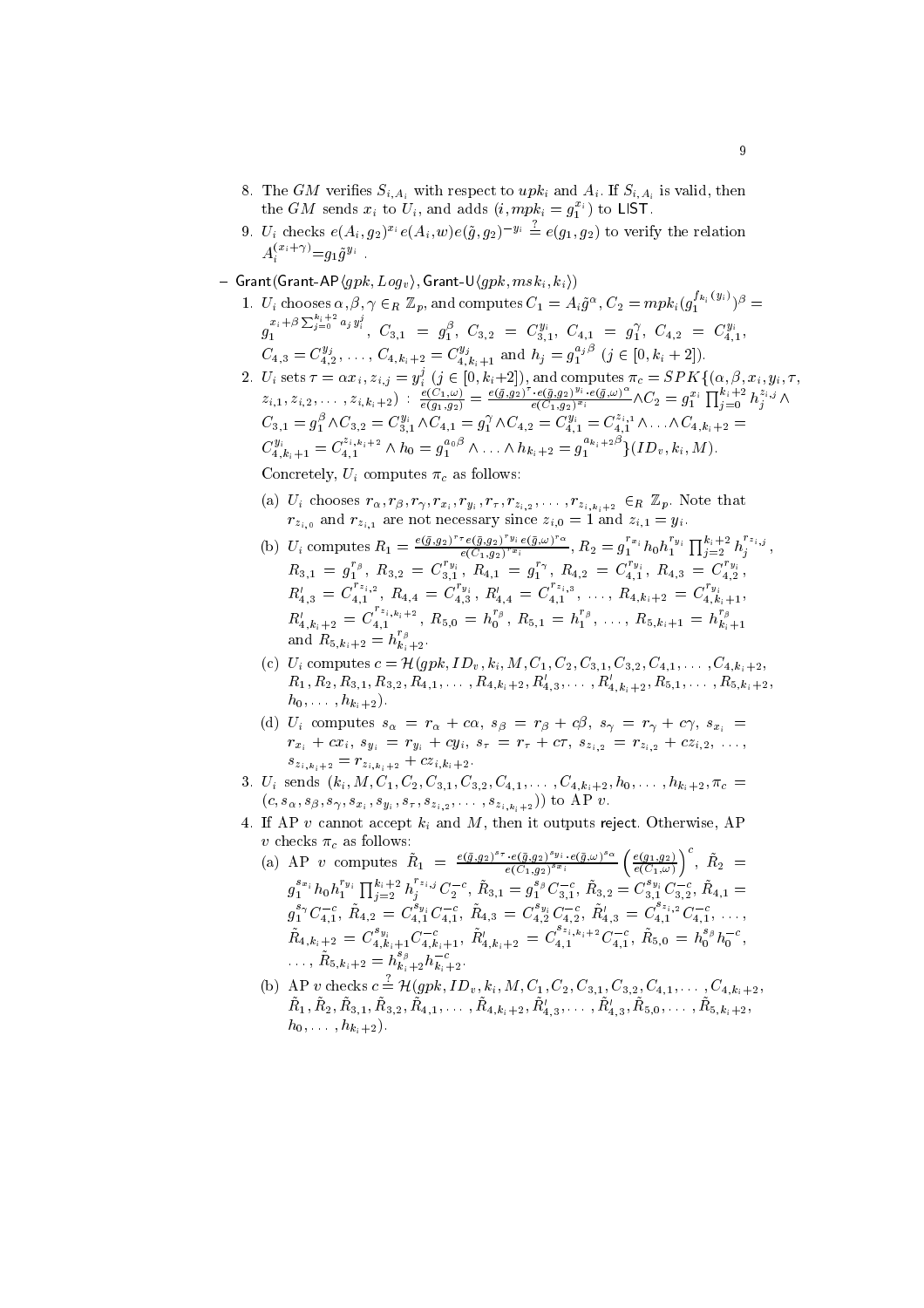5. If  $\pi_c$  is a valid proof, then AP v adds  $reg_{d+1} = \{k_i, (C_1, C_2), (C_{3,1}, C_{3,2}),\}$  $(C_{4,1},\ldots,C_{4,k_i+2},h_0,\ldots,h_{k_i+2}),\pi_c\}$  to  $Log_v$ . Otherwise, it outputs reject.

 $U_i$  makes an NIZK proof that the ciphertext  $C_2$  is a ciphertext against the valid identification  $mpk_i$  by using a part of membership certificate  $y_i$ . For  $\ell = 0, 1, ..., k_i + 1$ , the discrete logarithm of  $C_{4,\ell+1}$  based on  $C_{4,\ell}$  is  $y_i$  and<br>the discrete logarithm of  $C_{4,\ell+1}$  based on  $C_{4,1}$  is  $z_{i,\ell}$  ( $C_{4,\ell+1} = C_{4,\ell}^{y_i} = C_{4,1}^{z_{i,\ell}}$ ).<br> $z_{i,1} = y_i$  holds since  $C_{4,$  $C_{4,1}^{z_{i,1}} = C_{4,2}^{y_i} = (C_{4,1}^{y_i})^{y_i} = C_{4,1}^{y_i^2}$ . To repeat the above procedure,  $z_{i,\ell} = y_i^{\ell}$  ( $\ell =$ 1,...,  $k_i + 2$ ) holds. Therefore,  $C_2 = g_1^{x_i} \prod_{j=0}^{k_i+2} h_j^{z_{i,j}} = g_1^{x_i + \beta \sum_{j=0}^{k_i+2} a_j y_i^j} =$  $mpk_i(q_1^{f_{k_i}(y_i)})^{\beta}$  hold.

 $-$  Auth(Verify $\langle gpk, ask_v, Log_v \rangle$ , Proof $\langle gpk, msk_i \rangle$ )

On the  $\ell$ -th authentication  $(1 \leq \ell \leq k_i + 1)$ ,  $U_i$  and AP execute Auth as follows: Note that  $C_{3,\ell} = (g_1^{\nu_{\ell}^{\ell-1}})^{\beta}$  and  $C_{3,\ell+1} = (g_1^{\nu_{\ell}^{\ell}})^{\beta}$  have already been computed in the  $(\ell-1)$ -th authentication. Let Grant algorithm be the 0-th authentication.

- 
- 1.  $U_i$  computes  $C_{3,\ell+2} = C_{3,\ell+1}^{y_i} (= (g_1^{y_i^{\ell}})^{\beta})$ .<br>
2.  $U_i$  computes  $\pi_{\ell} = SPK\{(y_i) : C_{3,\ell+1} = C_{3,\ell}^{y_i} \wedge C_{3,\ell+2} = C_{3,\ell+1}^{y_i}\} (ID_v)$ .<br>
Concretely,  $U_i$  computes  $\pi_{\ell}$  as follows:
	-
	- (a)  $U_i$  chooses  $r_{y_i} \in_R \mathbb{Z}_p$ .<br>
	(b)  $U_i$  computes  $R_1 = C_{3,\ell}^{r_{y_i}}$ ,  $R_2 = C_{3,\ell+1}^{r_{y_i}}$ ,  $c = \mathcal{H}(gpk, \ell, ID_v, R_1, R_2)$ and  $s_{y_i} = r_{y_i} + cy_i$ .
- 3.  $U_i$  sends  $\pi_{\ell} = (\ell, c, s_{y_i}, C_{3,\ell}, C_{3,\ell+1}, C_{3,\ell+2})$  to AP v.
- 4. AP v searches  $(C_{3,\ell}, C_{3,\ell+1})$  from  $Log_v$ . There are three cases as follows: **Case-1**: If there exist  $C_{3,\ell}$  and  $C_{3,\ell+1}$  on reg<sub>d</sub> and  $\ell \leq k_i$ , then AP<br>v computes  $\tilde{R}_1 = C_{3,\ell}^{s_{y_i}} C_{3,\ell+1}^{-c}$  and  $\tilde{R}_2 = C_{3,\ell+1}^{s_{y_i}} C_{3,\ell+2}^{-c}$ , and checks  $c \stackrel{?}{=} \mathcal{H}(gpk, \ell, ID_v, \tilde{R}_1, \tilde{R}_2)$ . If the checking condition c holds, then AP v adds  $C_{3,\ell+2}$  and  $\pi_{\ell}$  to  $reg_d \in Log_v$ , and outputs accept.
	- **Case-2**: If there exist  $C_{3,\ell}$  and  $C_{3,\ell+1}$  on reg<sub>d</sub> and  $\ell = k_i + 1$ , then AP  $v$  outputs reject, and executes Trace.
	- **Case-3**: Otherwise, neither  $C_{3,\ell}$  and  $C_{3,\ell+1}$  exist nor the proof is valid, then AP  $v$  outputs reject.

In the  $\ell$ -th authentication,  $U_i$  only computes  $C_{3,\ell+2} = C_{3,\ell+1}^{y_i}$ , where  $C_{3,\ell+1} =$  $(g_1^{\beta})^{y_i^{\ell}}$ , and an NIZK proof  $\pi_{\ell}$  that the discrete logarithm of  $C_{3,\ell+2}$  based on  $C_{3,\ell+1}$  is the same as the discrete logarithm of  $C_{3,\ell+1}$  based on  $C_{3,\ell}$ . We explain the relation between grant messages and the 1st authentication in Fig. 1. In Grant, the knowledge of the discrete logarithm of  $C_{3,2}$  based on  $C_{3,1}$  has already been proven. Therefore, if  $\pi 1$  is valid, then the discrete logarithm of  $C_{3,3}$  based on  $C_{3,2}$  is  $y_i$ , which is a part of a valid membership

 $10$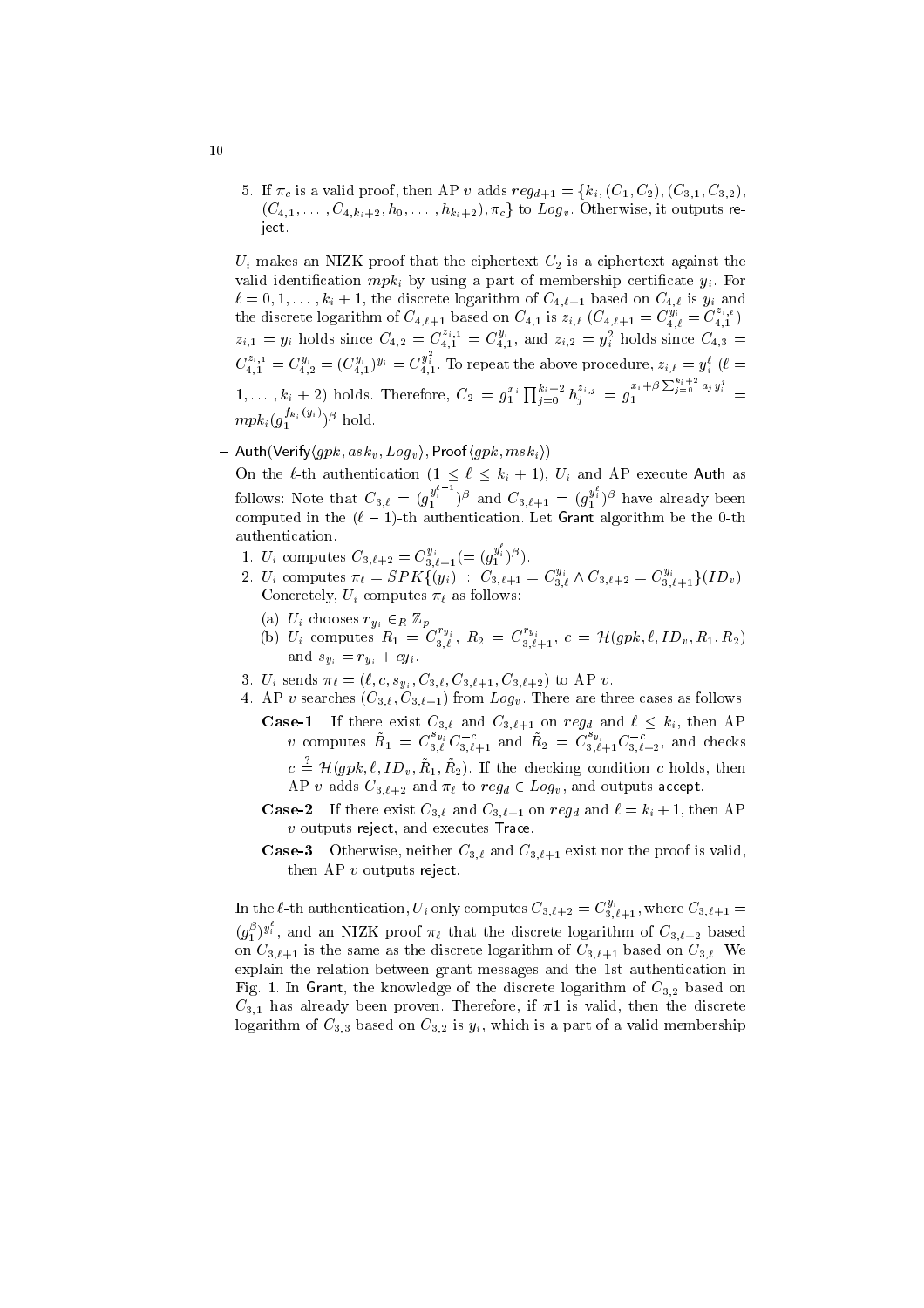certificate. This is called the sequence-of-zero-knowledge-proof mechanism whose concept is the same as the GR97 scheme.



Fig. 1. The relation between Grant and the 1st authentication

 $-$  Trace(gpk,  $Log_v$ )

Let  $reg_d = \{k_i, (C_1, C_2), (C_{3,1}, \ldots, C_{3,k_i+3}), (C_{4,1}, \ldots, C_{4,k_i+2}, h_0, \ldots, h_{k_i+2}),\}$  $\pi_c, (\pi_1, \ldots, \pi_{k_i+1})\}$  be the log in the  $(k_i + 1)$ -th authentication.

- 
- 1. AP v computes  $C_2 / \prod_{j=1}^{k_i+3} C_{3,j}^{a_{j-1}} = g_1^{x_i}$ .<br>2. If there exists  $(i, g_1^{x_i}) \in \textsf{LST}$ , then output *i*. Otherwise, if  $g_1^{x_i}$  is not included in LIST, then AP v verifies  $\pi_c$  and all  $\pi_j$   $(j = 1, 2, \ldots, k_i + 1)$ . If there is an invalid proof, then AP  $v$  outputs " $AP$ ". Otherwise, all proofs are valid, then AP v outputs " $GM$ ".

#### 3.4 **Application of Our scheme**

Our scheme is characterized by  $(1)$  the allowable number selectability with constant size secret keys,  $(2)$  relaxed anonymity, and  $(3)$  an efficient authentication algorithm Auth. As a natural requirement in the SaaS environment, a user who spends much money has to be given the right to more accesses to AP compared to other users. It can be achieved by the property (1). To improve the application providing strategy, e.g., long tail marketing [21], APs want to obtain the number of accesses by each user. However, from the viewpoint of users, accesses to services do not want to be linked to preserve one's own tastes and habits. The property (2) can achieve these different requirements, simultaneously. There is a situation in which each authentication requires small computations although the first certificate issuing requires large computations. We assume that a powerrestricted device, e.g., a smart card, a cell phone, and so on, is used for authentication. First, a membership certificate is embedded in this power-restricted device. When users want to be granted a service, they go to a service counter, insert the power-restricted device into a high-spec machine, and execute the Grant algorithm by using the computational power of the high-spec machine. This is a natural situation, e.g., prepaid rail pass cards with built-in IC chips, cell phones equipped with an electronic money function, and so on. For example, SUICA (Super Urban Intelligent CArd) [7] is known as prepaid rail pass cards in Japan. These cards can be refilled using more money at card vending machines in train stations, and can be read by a card reader to enter the station. In this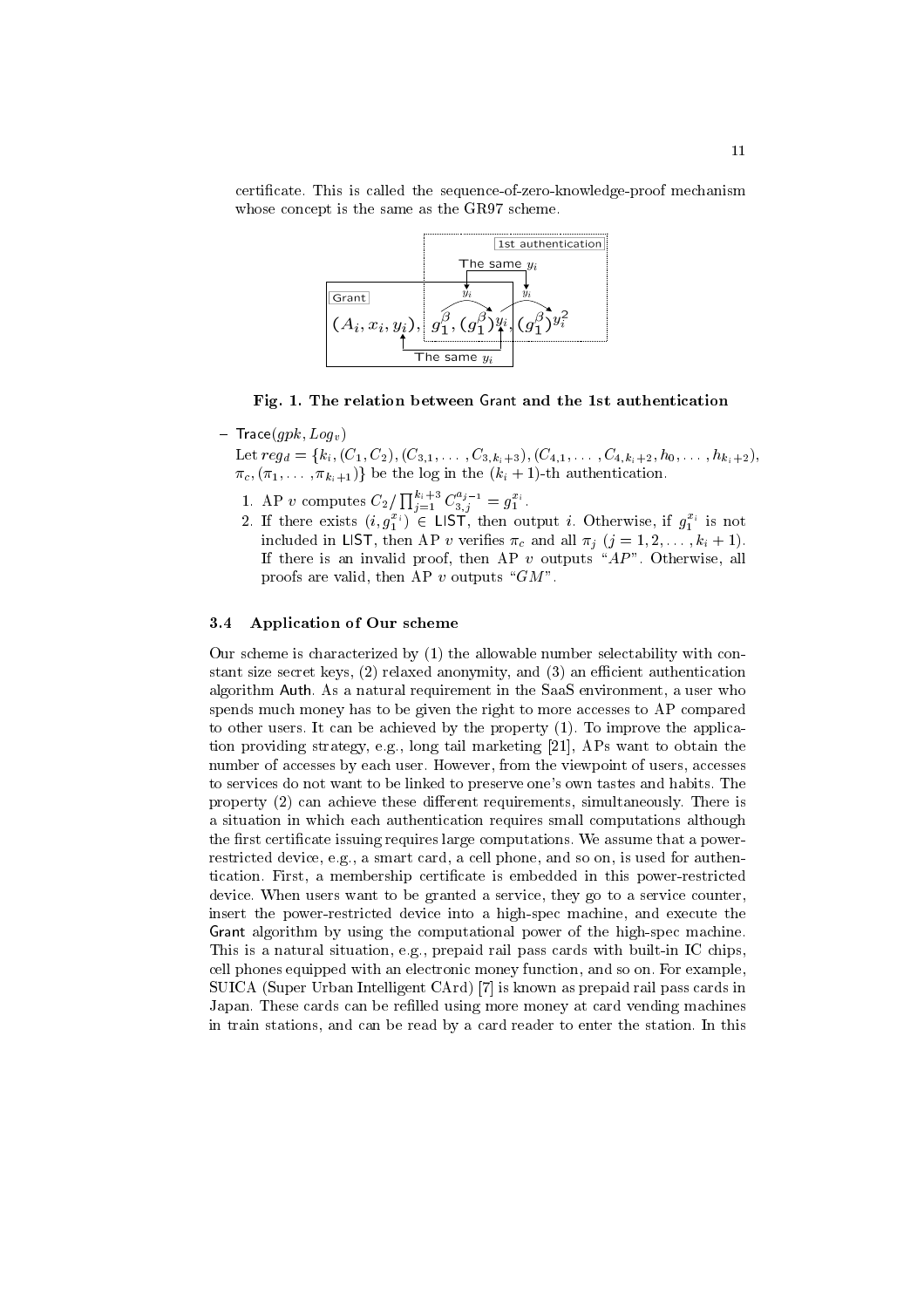kind of services, each authentication requires small computations. Therefore, our scheme (with the property  $(3)$ ) is suitable to realize these services. In Grant, we assume that a user  $U_i$  cannot be identified by AP from M and  $k_i$ . For example, a user who spends much money has to be given the right to more accesses to AP compared to other users. Then, each AP needs both the total amount of money and whether the user is a group member or not. In the above situation,  $M$  can be considered as the total amount of money.

#### Comparison  $\overline{\mathbf{4}}$

In this section, we compare our scheme with previous  $k$ -TAA schemes. In our scheme, the size of  $Log_v$  is  $O(K)$ , where  $K = \sum_{i=1}^{N} k_i$  and N is the number of application group members. The log size of the previous  $k$ -TAA schemes [1, 13, 14, 17, 18 is  $O(Nk)$ , namely, the size of  $Log<sub>v</sub>$  is similar to that of the previous schemes. The TFS04 [17] and the NS05 [14] scheme do not enable the constant proving cost. Although the TS06 scheme and the ASM06 scheme enable the constant proving cost, each AP has to publish  $k$  signatures. The Nguyen06 [13] scheme enable the constant proving cost without  $O(k)$  public keys. Note that the number of public keys of the Nguyen06 scheme is  $O(|AG|)$  where  $|AG|$  is the number of users in application group managed by an AP, since this scheme enable the dynamic property using an accumulator [4]. If the dynamic property is deleted from the Nguyen06 scheme (namely update algorithm is deleted), then this scheme enable the constant proving cost with constant size public key. However, these schemes assume the same  $k$  for all users. In the selectable allowable number setting, the number of the secret key of  $U_i$  depends on  $k_i$ under the simple construction (See Section 3.1). Our selectable scheme enables the constant proving cost with constant size public key and secret key without increasing the number of secret and public key. In addition, our scheme enables a higher efficiency compared with previous  $k$ -TAA schemes. Concretely, in our Auth algorithm, a user requires 3 exponentiations and 1 hash function, and an AP requires 4 exponentiations and 2 scalar multiplications, whereas, the Nguyen06 scheme (without update algorithm), a user requires 22 exponentiations, 27 scalar multiplications and 1 hash function, and an AP requires 21 exponentiations, 20 scalar multiplications, 6 pairings and 1 hash function. (See Section 4.3 in [13] for details). In the previous schemes constructed by the tracing tag mechanism, the AP sends a challenge number for each authentication execution to extract a user's public key stored in LIST. Therefore, the user will be able to compute a part of the proof after she receives the challenge number. Our scheme enables full off-line computation that ALL proofs are pre-computable before executing Auth. In  $[1,13]$ , the length of the proof of knowledge sent by the user is 500 Bytes, and it is 700 Bytes in [18]. On the other hands, in our scheme, the length of the proof of knowledge sent by the user is only 100 Bytes. We insist that these efficiencies are due to relaxed anonymity offering a tradeoff between privacy preservation and efficiency. This result due to the fact that the efficiency of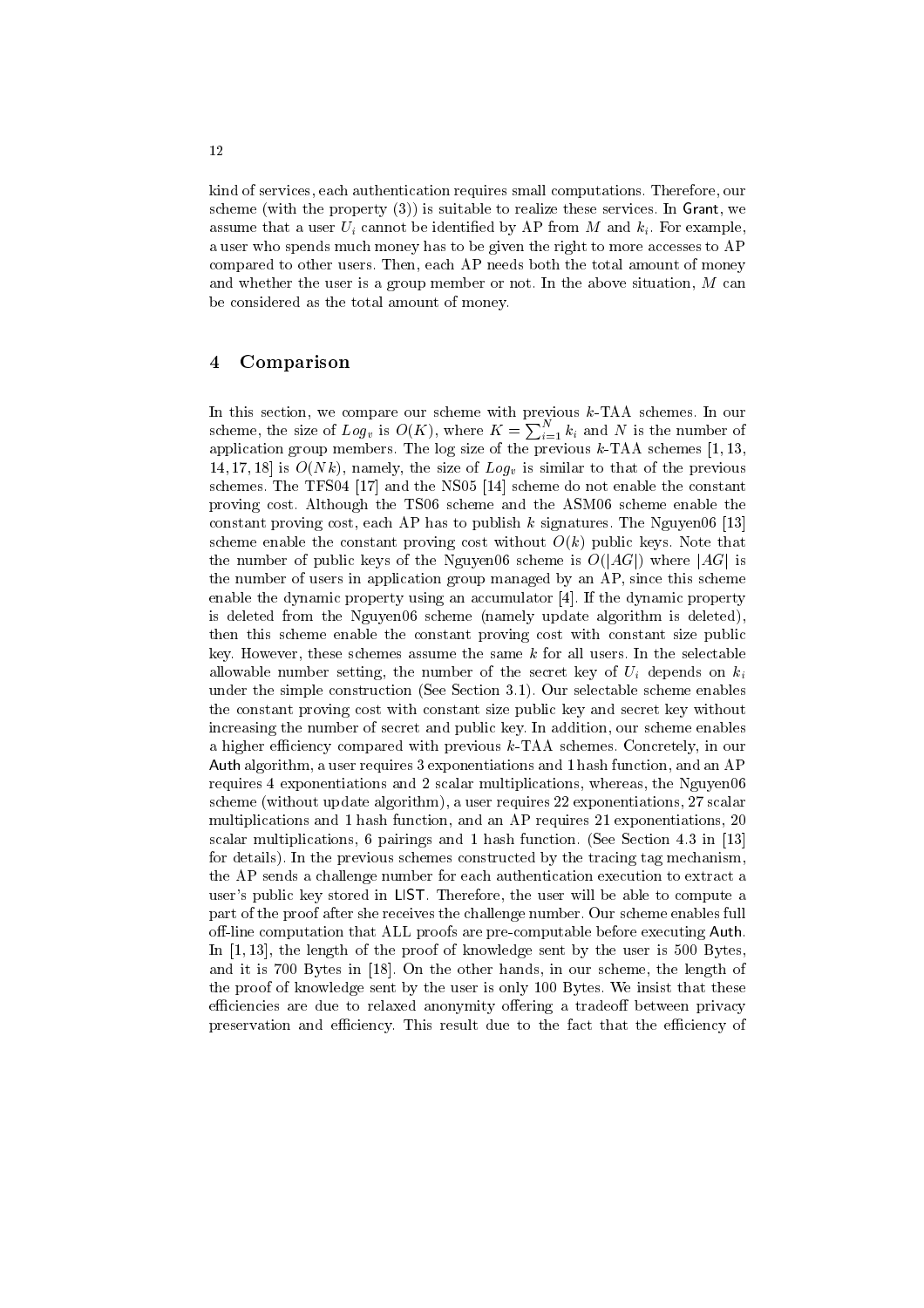group signature schemes can be drastically improved when unlinkability is not taken into account [15].

#### Security 5

In this section, we show the sketch of security proofs.

**Theorem 1.** The proposed scheme satisfies relaxed anonymity under the  $(k+2)$ -PDDH assumption and the q-SDH assumption in the random oracle model.

*Proof.* In our scheme,  $C_1$  is a group signature [6] using a SDH-tuple member certificate. If A can guess  $b \in \{0,1\}$ , then A can also break the anonymity of the group signature scheme [6]. Next, we construct an algorithm  $\beta$  to break the  $(k + 2)$ -PDDH problem by using an adversary A which breaks relaxed anonymity. Let  $(h'', h', h'_1, \ldots, h'_{k+2})$  be a  $(k+2)$ -PDDH instance, where  $k =$  $Min\{k_{v_0,i_0}, k_{v_0,i_1}, k_{v_1,i_0}, k_{v_1,i_1}\}\$  which is defined in the relaxed anonymity game. B sets  $g_2 := h''$  and  $g_1 = h'$ , and chooses other secret keys, the same as in the real scheme. For  $U_{i_0}$ ,  $\beta$  sets  $y_{i_0} := \log_{h'} h'_1$ . For  $U_{i_1}$ ,  $\beta$  chooses  $y_{i_1} \in_R \mathbb{Z}_p^*$ . For  $\mathcal{O}_{\text{Join-U}}(U_{i_0})$  and  $\mathcal{O}_{\text{Grant-U}}(U_{i_0})$  with the AP  $v_0$  (which is executed in  $\mathcal{O}_{\text{query}}$ ),  $\beta$ computes the simulated NIZK proof which includes the backpatch of the hash function without knowing  $y_{i_0}$ . Note that  $C_{3,1} = g_1^{\beta} = (h')^{\beta}$  and  $C_{3,2} := (h'_1)^{\beta}$ <br>where  $\beta \in_R \mathbb{Z}_p^*$ . If  $b = 0$ , then the above simulation is executed twice for  $\mathcal{O}_{\mathsf{Grant}\text{-}\mathsf{U}}(U_{i_0})$  with the AP  $v_1$ . If  $b = 1$ , then  $\mathcal B$  simulates  $\mathcal{O}_{\mathsf{Join}\text{-}\mathsf{U}}(U_{i_1})$  and  $\mathcal{O}_{\mathsf{Grant-}\mathsf{U}}(U_{i_1})$  with the AP  $v_1$  the same as the real scheme. For  $\mathcal{O}_{\mathsf{Proof}}(U_{i_0})$  in the  $\ell$ -th authentication,  $\beta$  computes the simulated NIZK proof which includes the backpatch of the hash function without knowing  $y_{i_0}$ , and sets  $C_{3,\ell+1} := (h'_\ell)^\beta$ and  $C_{3,\ell+2} := (h'_{\ell+1})^{\beta}$ . For  $1 \leq \ell \leq k$ , if  $h'_{\ell} = (h')^{(\log_{h'} h'_1)^{\ell}} = (h')^{y_{i_0}^{\ell}}$  and  $h'_{\ell+1} = (h')^{y_{i_0}^{\ell+1}}$ , then this simulation is the same as the real scheme. Therefore A has an advantage. Otherwise, if  $h'_\ell$  and  $h'_{\ell+1}$  are random values, then A has no advantage. Therefore, if A outputs b' and  $b' = b$ , then B outputs 1. Otherwise,  $\beta$  outputs 0.  $\Box$ 

**Theorem 2.** The proposed scheme satisfies detectability under the q-SDH assumption and the  $(k + 1)$ -PCDH assumption, where  $k \in \mathbb{Z}_{>0}$  is the largest allowable number of users.

*Proof.* There are three cases, as follows: (1)  $U_i$  who is assigned in  $reg_d \in Log_v$ executes the authentication protocol more than  $k_i$  times. This case does not happen because the number of accesses is restricted by only  $k_i$  times in Grant. (2)  $U_i$  who is assigned in  $req_d \in Log_n$  executes the authentication protocol more than  $k_i$  times by using a transcript of the authentication execution of  $U_j$   $(i \neq j)$ . In this case,  $U_i$  has to compute  $C_{3,\ell+2} = C_{3,\ell+1}^{y_j}$  from  $(C_{3,1}, C_{3,2}, \ldots, C_{3,\ell+1}) =$  $(g_1^{\beta}, (g_1^{\beta})^{y_j}, \dots, (g_1^{\beta})^{y_j^{\ell}})$  where a random number  $\beta \in_R \mathbb{Z}_p^*$  chosen by  $U_j$  and  $y_j \in \mathbb{Z}_p^*$  which is a membership certificate of  $U_j$ . Then the  $(\ell + 1)$ -PCDH assumption does not hold. (3)  $U_i$  with a valid membership certificate  $(A_i, x_i, y_i)$  executes the Grant protocol by using  $(A, x, y)$  which is a forged membership certificate. If  $U_i$ can forge a membership certificate, then the SDH assumption does not hold.  $\square$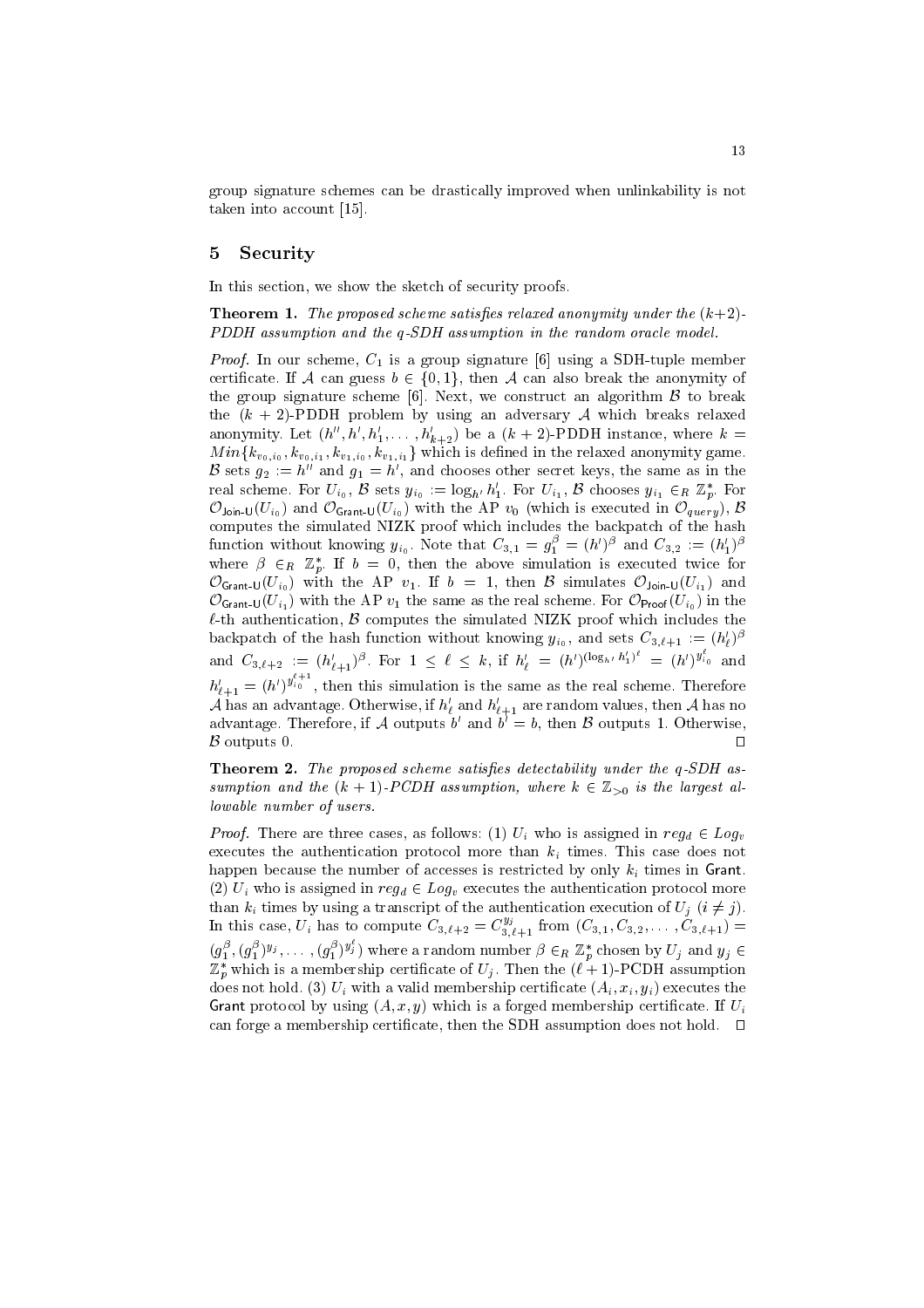**Theorem 3.** The proposed scheme satisfies exculpability under the q-SDH assumption and the  $(k + 1)$ -PCDH assumption, where  $k \in \mathbb{Z}_{\geq 0}$  is the largest allowable number of users.

*Proof.* Exculpability for users : If  $A$  can output the authentication log for the identification of non-corrupted user  $U^*$ , then at least one commitment  $C_{3,\ell}$ (which has not appeared in the outputs of  $\mathcal{O}_{\mathsf{Proof}}(U^*)$ ) is included in the log. Then the  $(k + 1)$ -PCDH assumption does not hold since  $\ell \leq k + 2$ .

**Exculpability for AP** : This is clearly satisfied.

**Exculpability for GM**: If a public key  $g_1^x$ , where the result of the decryption of  $C_2 = g_1^{x+\beta \sum_{j=0}^{k+2} a_j y^j}$ , is not included in LIST, then there exists a forged membership certificate  $A = (g_1 \tilde{g}^y)^{\frac{1}{x+\gamma}}$ , where  $\gamma$  is the group secret key, since  $C_1 = (g_1 \tilde{g}^y)^{\frac{1}{x+\gamma}} \tilde{g}^{\alpha}$  and  $C_2 = g_1^{x+\beta \sum_{j=0}^{k+2} a_j y^j}$  have to be computed for the same values x and y on Gr valid membership certificate  $A$  can be computed without being issued from the  $GM.$  $\Box$ 

#### Conclusion 6

In this paper, we propose for the first time a selectable  $k$ -TRAA that enables an allowable number to be assigned for each user and the number of the secret key of each  $U_i$  does not depend on  $k_i$ . We introduce relaxed anonymity, and our scheme enables a higher efficiency compared with previous k-TAA schemes. This result due to the fact that the efficiency of group signature schemes can be drastically improved when unlinkability is not taken into account [15]. Under relaxed anonymity, user information, such as access to services, is not exposed among different APs. Otherwise, an AP can obtain the number of accesses of own application from each user. This information is important to improve application-providing strategy. This means that relaxed anonymity is useful security requirement to preserve privacy and to satisfy information utilization, simultaneously.

## References

- 1. Man Ho Au, Willy Susilo, and Yi Mu. Constant-size dynamic -TAA. In SCN, pages 111-125, 2006.
- 2. Mihir Bellare, Daniele Micciancio, and Bogdan Warinschi. Foundations of group signatures: Formal definitions, simplified requirements, and a construction based on general assumptions. In  $EUROCRYPT$ , pages 614-629, 2003.
- 3. Dan Boneh and Xavier Boyen. Short signatures without random oracles and the sdh assumption in bilinear groups. J. Cryptology,  $21(2):149-177$ , 2008.
- 4. Dan Boneh, Xavier Boyen, and Hovav Shacham. Short group signatures. In  $CRYPTO$ , pages 41-55, 2004.
- 5. David Chaum and Eugène van Heyst. Group signatures. In EUROCRYPT, pages  $257 - 265$ , 1991.